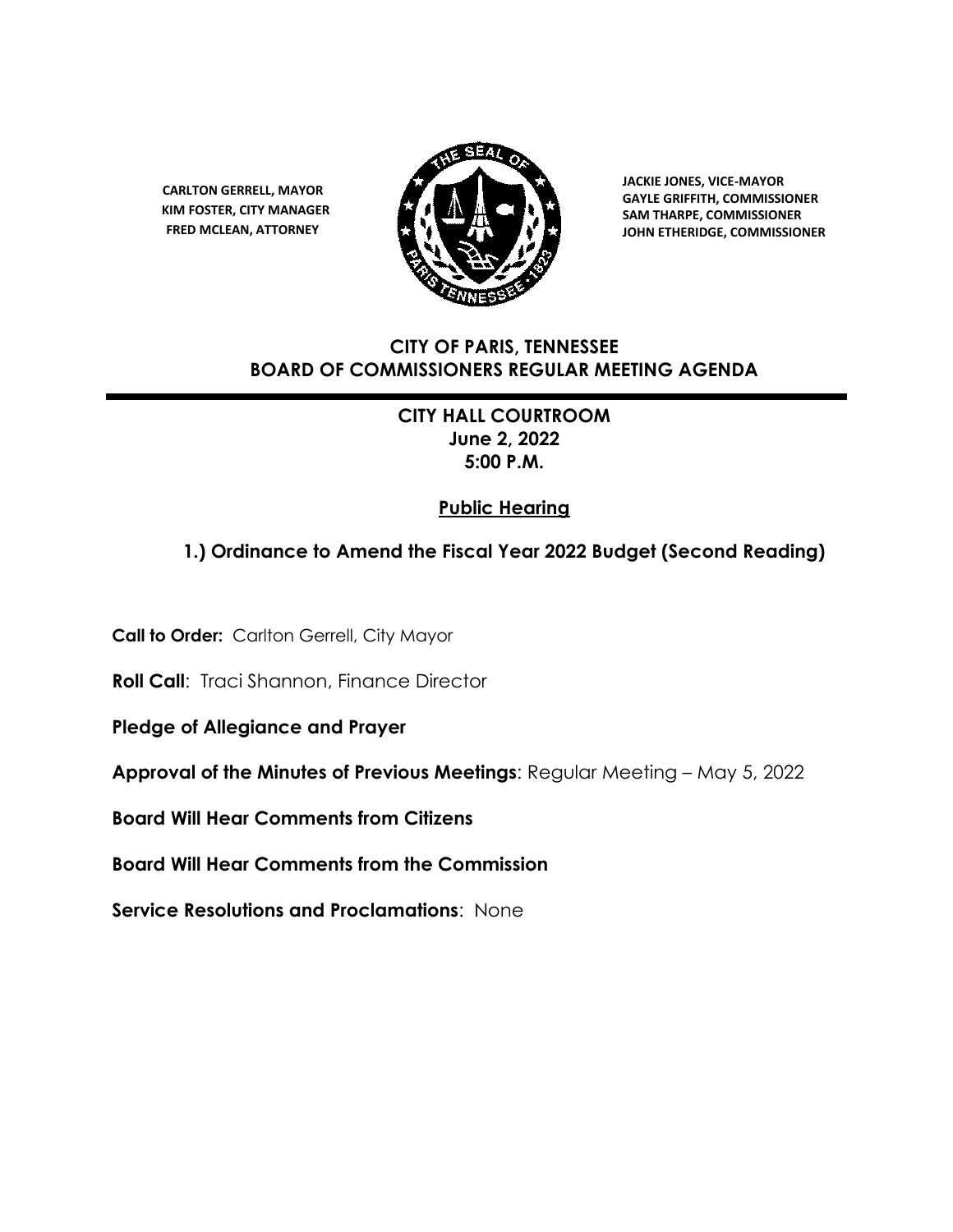# **OLD BUSINESS**

**1.) Ordinance to Amend the Fiscal Year 2022 Budget (Second Reading):** Kim Foster, City Manager

# **NEW BUSINESS**

- **1.) Financial Update:** Traci Shannon, Finance Director
- **2.) Appointments to Boards:** Carlton Gerrell, City Mayor
- **3.) Ordinance to Amend Paris Municipal Code 11-1309 and 11-1804 – Sign Permit and Planning Commission Fees (First Reading):** Jennifer Morris, Community Development Director
- **4.) Property Tax Interlocal Agreement:** Kim Foster, City Manager
- **5.) Request to Write-Off Delinquent Property Tax:** Traci Shannon, Finance Director
- **6.) 2022 Property Tax Rate Ordinance (First Reading):** Kim Foster, City Manager
- **7.) FY 2023 Proposed Budget Ordinance (First Reading):** Kim Foster, City Manager
- **8.) Request to Acquire Undeveloped Alley off of Maple Street:** Kim Foster, City Manager
- **9.) Purchase of Land Adjacent to the P-HC Landfill:** Kim Foster, City Manager

**10.) Consideration of Reappointment of David Flowers to the Paris Utility Authority Board of Directors:** Kim Foster, City Manager

**Status of Various Projects**

**Notes from the City Manager**

**Adjournment**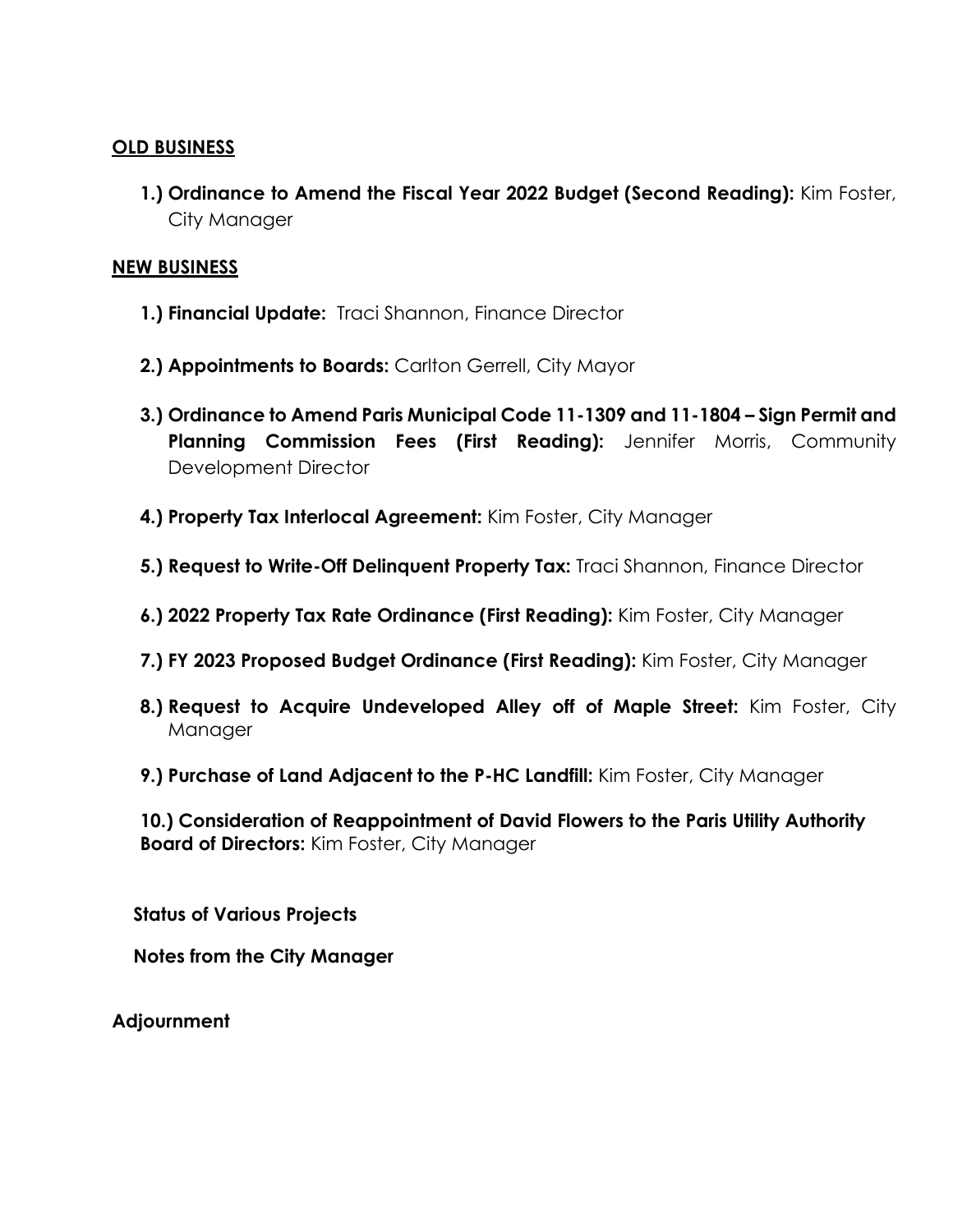### **OLD BUSINESS AGENDA ITEM NO. 1 Ordinance to Amend the Fiscal Year 2022 Budget (Second Reading)**

In keeping with the wishes of the Office of State and Local Finance, proposed adjustments to the FY 2022 budget are contained in the following ordinance. As in years past several adjustments relate to the timing of grant related projects. The timing of all grants suffered again this year from the effects of COVID and did not move at the pace we had hoped. Unlike most years, the overall impact of this budget amendment is a significant increase in revenues and a significant decrease in expenditures almost entirely due to an ARPA payment of almost \$1.5 million. Of that payment only about \$560,000 is actually expected to be spent before the end of the fiscal year.

Our original General Fund budget reflected expenditures exceeding revenues by \$337,774. After this adjustment our budgeted revenues will exceed expenditures by \$1,424,001, removing the need to take any money from our fund balance. If not for the ARPA money our expenditures would have only exceeded our revenues by \$67,874, requiring much less of a dip into fund balance than originally planned.

#### ORDINANCE NO. 1281

#### AN ORDINANCE TO AMEND THE CITY OF PARIS FISCAL YEAR 2021– 2022 BUDGET

WHEREAS, *Tennessee Code Annotated* Title 9 Chapter 1 Section 116 requires that all funds of the State of Tennessee and all its political subdivisions shall first be appropriated before being expended and that only funds that are available shall be appropriated; and

WHEREAS, the Municipal Budget Law of 1982 requires that the governing body of each municipality amend the annual budget ordinance to insure compliance with the relating lawful expenditures,

NOW THEREFORE BE IT ORDAINED BY THE CITY OF PARIS, TENNESSEE AS FOLLOWS:

Section 1. The FY 2021 – 2022 Budget Ordinance, Section 2 shall be amended by deleting Section 2 in its entirety:

|                           |                           | General                  |                            | <b>Sanitation</b>         |                          |                            |
|---------------------------|---------------------------|--------------------------|----------------------------|---------------------------|--------------------------|----------------------------|
| <b>Fund</b>               | FY 2020<br><b>Audited</b> | FY 2021<br><b>Budget</b> | FY 2022<br><b>Proposed</b> | FY 2020<br><b>Audited</b> | FY 2021<br><b>Budget</b> | FY 2022<br><b>Proposed</b> |
|                           |                           |                          |                            |                           |                          |                            |
| <b>Revenues</b>           |                           |                          |                            |                           |                          |                            |
| Local Taxes               | \$8,514,688               | \$8,054,250              | \$8,912,200                |                           |                          |                            |
| State of TN               | 1,919,062                 | 1,440,000                | 1,512,000                  |                           |                          |                            |
| <b>Federal Government</b> | 345,792                   | 323,500                  | 949,000                    |                           |                          |                            |
| <b>Other Sources</b>      | 2,762,011                 | 6,434,139                | 3,144,450                  | 1,618,066                 | 1,575,400                | 1,575,400                  |
| <b>Total Revenues</b>     | \$13,541,553              | \$16,251,889             | \$14,517,650               | \$1,618,066               | \$1,575,400              | \$1,575,400                |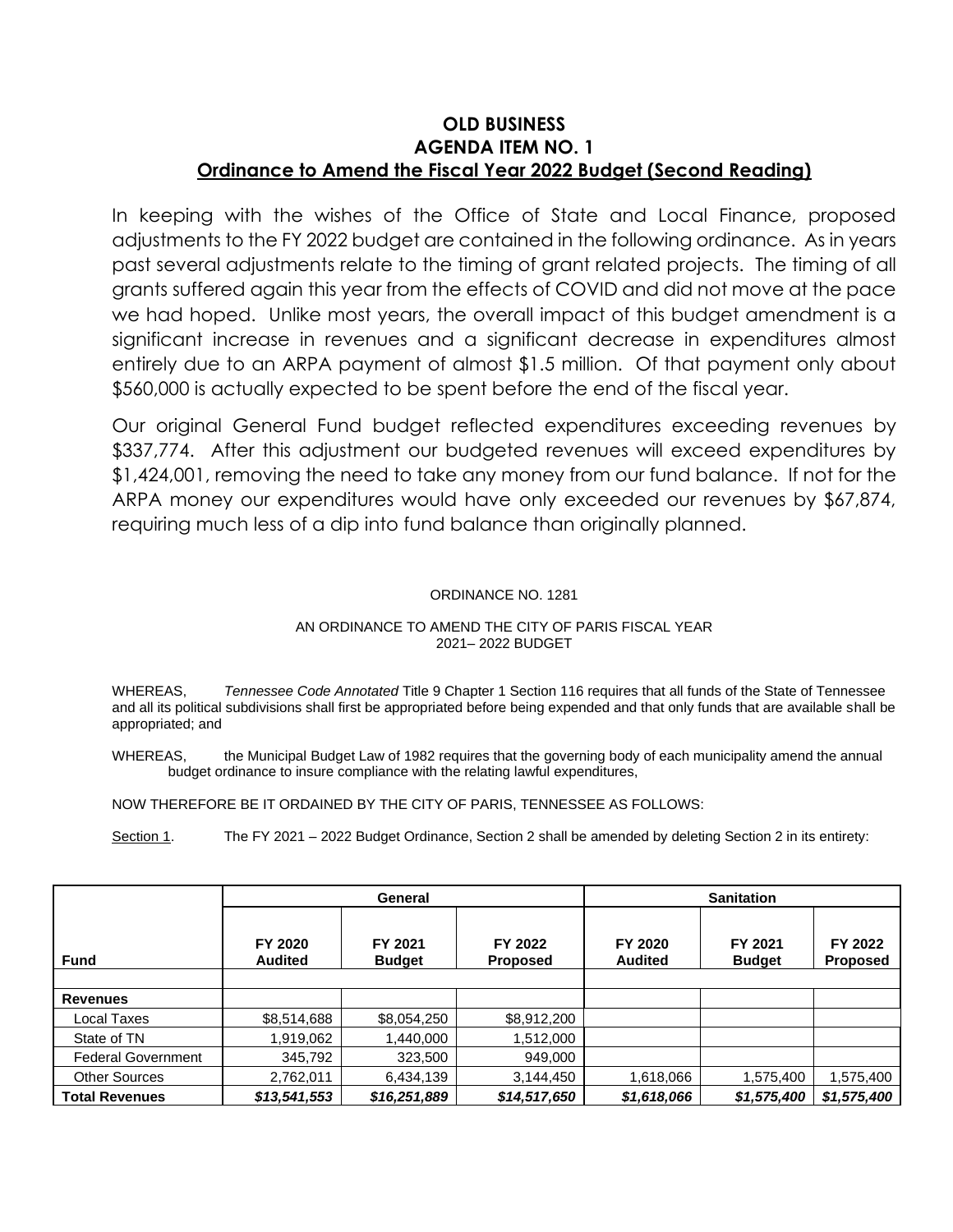| <b>Expenditures</b>           |              |              |              |             |             |             |
|-------------------------------|--------------|--------------|--------------|-------------|-------------|-------------|
| <b>Salaries</b>               | \$5,056,112  | \$5,281,564  | \$5,557,258  | \$430,909   | \$445,161   | \$469,722   |
| Other                         | 7,415,696    | 11,388,583   | 9,298,166    | 1,033,511   | 1,058,510   | 1,516,984   |
| <b>Total Expenditures</b>     | \$12,471,808 | \$16,670,147 | \$14,855,424 | \$1,464,419 | \$1,503,671 | \$1,986,705 |
|                               |              |              |              |             |             |             |
| <b>Beginning Fund Balance</b> | \$3,741,403  | \$4,811,148  | \$4,392,890  | \$3,207,107 | \$3,360,753 | \$3,432,482 |
| <b>Ending Fund Balance</b>    | \$4,811,148  | \$4,392,890  | \$4,055,116  | \$3,360,753 | \$3,432,482 | \$3,021,177 |
| No. of FTE Employees          | 113          | 113          | 113          | 9           | 10          | 10          |
|                               |              |              |              |             |             |             |

|                            | Landfill                  |                          |                            |  |  |  |
|----------------------------|---------------------------|--------------------------|----------------------------|--|--|--|
| <b>Fund</b>                | FY 2020<br><b>Audited</b> | FY 2021<br><b>Budget</b> | FY 2022<br><b>Proposed</b> |  |  |  |
|                            |                           |                          |                            |  |  |  |
| <b>Revenues</b>            |                           |                          |                            |  |  |  |
| Local Taxes                |                           |                          |                            |  |  |  |
| State of TN                |                           |                          |                            |  |  |  |
| <b>Federal Government</b>  |                           |                          |                            |  |  |  |
| <b>Other Sources</b>       | 197,595                   | 197,450                  | 200,500                    |  |  |  |
| <b>Total Revenues</b>      | \$197,595                 | \$197,450                | \$200,500                  |  |  |  |
| <b>Expenditures</b>        |                           |                          |                            |  |  |  |
| <b>Salaries</b>            | \$43,427                  | \$46,496                 | \$48,616                   |  |  |  |
| Other                      | 133,986                   | 128,787                  | 152,462                    |  |  |  |
| <b>Total Expenditures</b>  | \$177,413                 | \$175,284                | \$201,078                  |  |  |  |
|                            |                           |                          |                            |  |  |  |
| Beginning Fund Balance     | \$697,444                 | \$717,626                | \$739,792                  |  |  |  |
| <b>Ending Fund Balance</b> | \$717,626                 | \$739,792                | \$739,214                  |  |  |  |
| No. of FTE Employees       | 2                         |                          |                            |  |  |  |

|                           | <b>Drug</b>               |                          |                            | <b>Cemetery</b>           |                          |                            |  |
|---------------------------|---------------------------|--------------------------|----------------------------|---------------------------|--------------------------|----------------------------|--|
| <b>Fund</b>               | FY 2020<br><b>Audited</b> | FY 2021<br><b>Budget</b> | FY 2022<br><b>Proposed</b> | FY 2020<br><b>Audited</b> | FY 2021<br><b>Budget</b> | FY 2022<br><b>Proposed</b> |  |
| <b>Revenues</b>           |                           |                          |                            |                           |                          |                            |  |
| Local Taxes               |                           |                          |                            |                           |                          |                            |  |
| State of TN               |                           |                          |                            |                           |                          |                            |  |
| <b>Federal Government</b> |                           |                          |                            |                           |                          |                            |  |
| <b>Other Sources</b>      | \$51,647                  | \$68,050                 | \$60,050                   | \$1,785                   | \$1,000                  | \$1,000                    |  |
| <b>Total Revenues</b>     | \$51,647                  | \$68,050                 | \$60,050                   | \$1,785                   | \$1,000                  | \$1,000                    |  |
|                           |                           |                          |                            |                           |                          |                            |  |
| <b>Expenditures</b>       |                           |                          |                            |                           |                          |                            |  |
| <b>Salaries</b>           |                           |                          |                            |                           |                          |                            |  |
| Other                     | \$65,533                  | \$100,900                | \$92,500                   | \$2,440                   | \$17,000                 | \$8,000                    |  |
| <b>Total Expenditures</b> | \$65,533                  | \$100,900                | \$92,500                   | \$2,440                   | \$17,000                 | \$8,000                    |  |
|                           |                           |                          |                            |                           |                          |                            |  |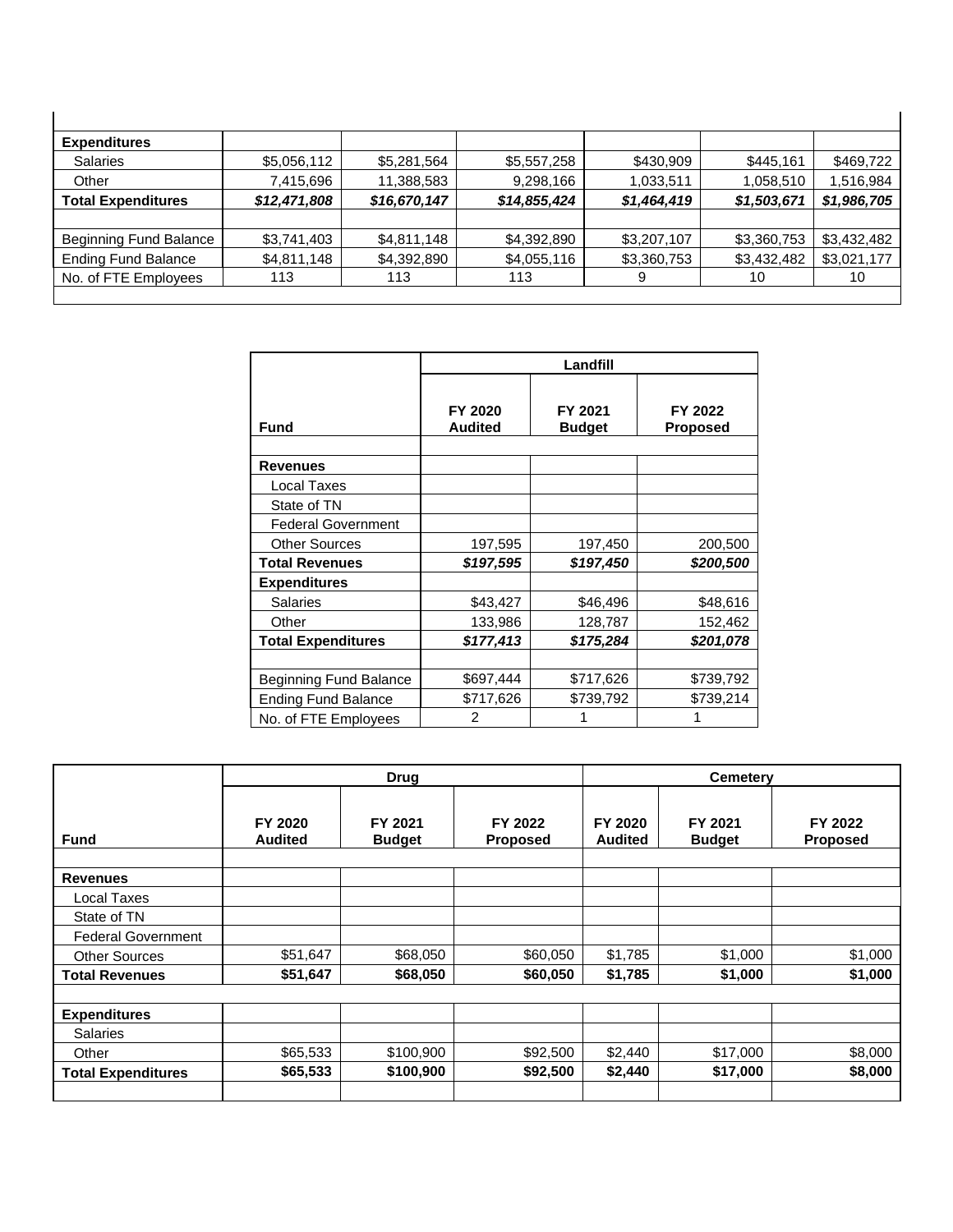| Beginning Fund Balance I | \$161.478 | \$147,592 | \$114.742 | \$351.925 | \$351,271 | \$335,271 |
|--------------------------|-----------|-----------|-----------|-----------|-----------|-----------|
| Ending Fund Balance      | \$147,592 | \$114.742 | \$82,292  | \$351.271 | \$335,271 | \$328,271 |
| No. of FTE Employees     |           |           |           |           |           |           |
|                          |           |           |           |           |           |           |

Section 2. The City of Paris City Commission does hereby amend the following estimate of revenues, estimated unencumbered fund balances, and expenditures as follows:

General Fund Revenues shall be amended as follows:

Property Tax – Current shall decrease by \$32,000 Local Option Sales Tax shall increase by \$600,000 Wholesale Liquor Tax shall increase by \$80,000 2020 Multimodal Access Grant shall decrease by \$712,800 2021 Downtown Improvement Grant shall increase by \$25,000 2018 TA Grant - Sidewalks shall decrease by \$485,900 2018 STBG – Signal Replacement shall decrease by \$420,000 BRZ – Rison St. Bridge shall decrease by \$48,200 Federal ARPA Grant shall increase by \$1,491,875 State Sales Tax shall increase by \$145,000 SRO Support shall increase by \$25,000 Sale of Confiscated Property shall increase by \$34,000 Other Revenue shall increase by \$17,000

General Fund Expenditures are amended as follows:

| General Fund:                                                                |
|------------------------------------------------------------------------------|
| Salaries shall increase by \$8,500                                           |
| IT Services shall increase by \$5,000                                        |
| Other Operating shall increase by \$6,000                                    |
| General Purpose Equipment shall increase by \$6,000                          |
| Finance Department:                                                          |
| Salaries shall increase by \$7,900                                           |
| City Hall Department:                                                        |
| Salaries shall increase by \$1,400                                           |
| <b>Police Department:</b>                                                    |
| Salaries shall increase by \$56,900                                          |
| <b>Emergency Communications Department:</b>                                  |
| Salaries shall increase by \$16,200                                          |
| Fire Department:                                                             |
| Salaries shall increase by \$48,900                                          |
| Repair & Maintenance - Motor Vehicle will increase by \$6,000                |
| <b>Building Inspection Department:</b>                                       |
| Salaries shall increase by \$3,500                                           |
| <b>Street Maintenance:</b>                                                   |
| Salaries shall increase by \$32,600                                          |
| Workers Compensation shall increase by \$14,000                              |
| State Street Aid:                                                            |
| Asphalt & Asphalt Filler will increase by \$10,000                           |
| City Garage Department:                                                      |
| Salaries shall increase by \$7,600                                           |
| Health & Animal Control Department:                                          |
| Salaries shall increase by \$4,500                                           |
| Civic Center Department:                                                     |
| Salaries shall increase by \$9,500                                           |
| Parks & Recreation:                                                          |
| Salaries shall increase by \$17,000                                          |
| General Purpose Equipment shall increase by \$80,000                         |
| In the area of Community Development, the following amendments will be made: |
| 2020 Multimodal Access Grant will decrease by \$750,000                      |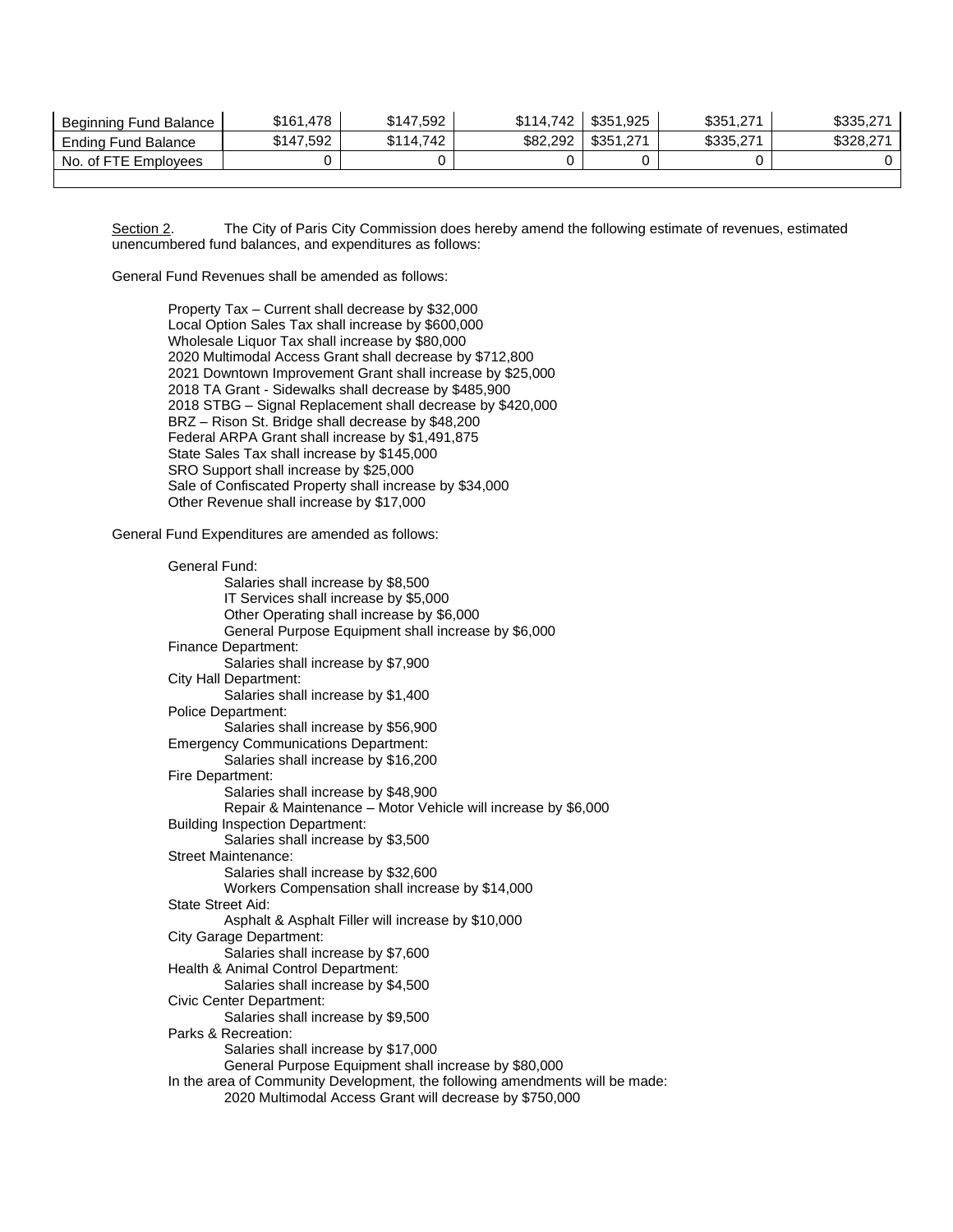2018 STBG – Signal Replacement will decrease by \$480,000 BRZ – Rison St. Bridge will decrease by \$31,500 2018 TA Grant – Sidewalks shall decrease by \$610,800 Downtown Improvement Grant will increase by \$25,000 ARPA – SLFRF shall increase by \$563,000

Sanitation Fund Revenues shall be amended as follows:

Solid Waste Disposal – Transfer Station shall increase by \$70,000 Sale of Assets shall increase by \$55,000

Sanitation Fund Expenses shall be amended as follows: Salaries shall increase by \$17,500 Repairs & Maintenance – Machinery & Equipment shall be increased by \$9,000 General Purpose Equipment shall be decreased by \$145,000 Contractual Services shall be increased by \$60,000

Landfill Fund Revenues shall be amended as follows:

Proceeds from County / Land Purchase shall increase by \$25,000

Landfill Expenses shall be amended as follows:

Salaries shall increase by \$2,200 General Purpose Equipment shall increase by \$100,000

So that Section 2 shall read as follows:

|                            | General                   |                          |                     | <b>Sanitation</b>         |                          |                            |  |
|----------------------------|---------------------------|--------------------------|---------------------|---------------------------|--------------------------|----------------------------|--|
| <b>Fund</b>                | FY 2020<br><b>Audited</b> | FY 2021<br><b>Budget</b> | FY 2022<br>Proposed | FY 2020<br><b>Audited</b> | FY 2021<br><b>Budget</b> | FY 2022<br><b>Proposed</b> |  |
|                            |                           |                          |                     |                           |                          |                            |  |
| <b>Revenues</b>            |                           |                          |                     |                           |                          |                            |  |
| Local Taxes                | \$8,514,688               | \$8,054,250              | \$9,560,200         |                           |                          |                            |  |
| State of TN                | 1,919,062                 | 1,440,000                | 969,200             |                           |                          |                            |  |
| <b>Federal Government</b>  | 345,792                   | 323,500                  | 1,486,775           |                           |                          |                            |  |
| <b>Other Sources</b>       | 2,762,011                 | 6,434,139                | 3,220,450           | 1,618,066                 | 1,575,400                | 1,700,400                  |  |
| <b>Total Revenues</b>      | \$13,541,553              | \$16,251,889             | \$15,236,625        | \$1,618,066               | \$1,575,400              | \$1,700,400                |  |
|                            |                           |                          |                     |                           |                          |                            |  |
| <b>Expenditures</b>        |                           |                          |                     |                           |                          |                            |  |
| <b>Salaries</b>            | \$5,056,112               | \$5,281,564              | \$5,771,758         | \$430,909                 | \$445,161                | \$487,222                  |  |
| Other                      | 7,415,696                 | 11,388,583               | 8,140,866           | 1,033,511                 | 1,058,510                | 1,440,984                  |  |
| <b>Total Expenditures</b>  | \$12,471,808              | \$16,670,147             | \$13,912,624        | \$1,464,419               | \$1,503,671              | \$1,928,206                |  |
|                            |                           |                          |                     |                           |                          |                            |  |
| Beginning Fund Balance     | \$3,741,403               | \$4,811,148              | \$4,392,890         | \$3,207,107               | \$3,360,753              | \$3,432,482                |  |
| <b>Ending Fund Balance</b> | \$4,811,148               | \$4,392,890              | \$5,716,891         | \$3,360,753               | \$3,432,482              | \$3,204,676                |  |
| No. of FTE Employees       | 113                       | 113                      | 113                 | 9                         | 10                       | 10                         |  |
|                            |                           |                          |                     |                           |                          |                            |  |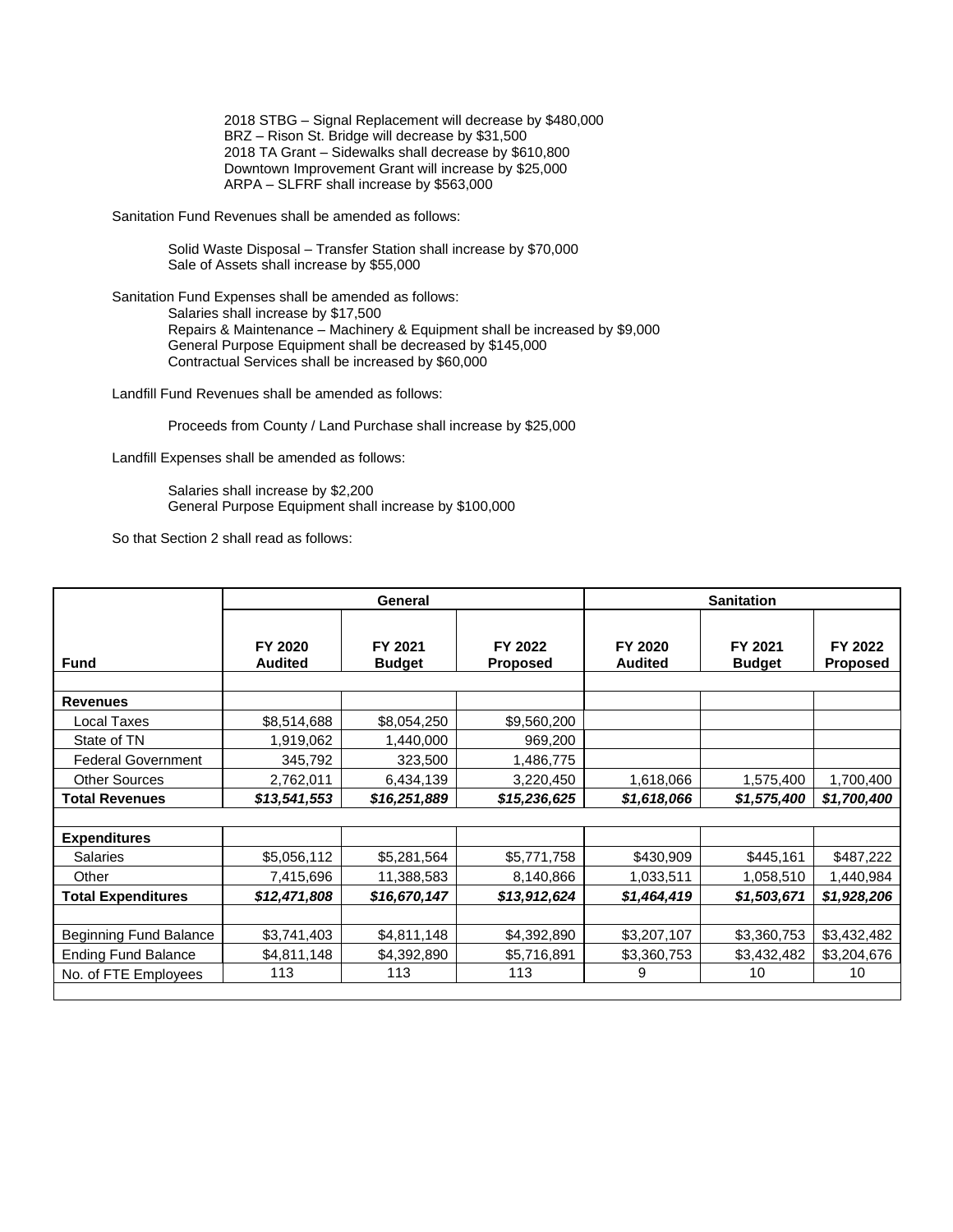|                            | Landfill       |               |                 |  |  |  |  |
|----------------------------|----------------|---------------|-----------------|--|--|--|--|
|                            |                |               |                 |  |  |  |  |
|                            | FY 2020        | FY 2021       | FY 2022         |  |  |  |  |
| <b>Fund</b>                | <b>Audited</b> | <b>Budget</b> | <b>Proposed</b> |  |  |  |  |
|                            |                |               |                 |  |  |  |  |
| <b>Revenues</b>            |                |               |                 |  |  |  |  |
| Local Taxes                |                |               |                 |  |  |  |  |
| State of TN                |                |               |                 |  |  |  |  |
| <b>Federal Government</b>  |                |               |                 |  |  |  |  |
| <b>Other Sources</b>       | 197,595        | 197,450       | 225,500         |  |  |  |  |
| <b>Total Revenues</b>      | \$197,595      | \$197,450     | \$225,500       |  |  |  |  |
| <b>Expenditures</b>        |                |               |                 |  |  |  |  |
| <b>Salaries</b>            | \$43,427       | \$46,496      | \$50,816        |  |  |  |  |
| Other                      | 133,986        | 128,787       | 252,462         |  |  |  |  |
| <b>Total Expenditures</b>  | \$177,413      | \$175,284     | \$303,278       |  |  |  |  |
|                            |                |               |                 |  |  |  |  |
| Beginning Fund Balance     | \$697,444      | \$717,626     | \$739,792       |  |  |  |  |
| <b>Ending Fund Balance</b> | \$717,626      | \$739,792     | \$662,014       |  |  |  |  |
| No. of FTE Employees       | $\mathfrak{p}$ |               |                 |  |  |  |  |

|                               | <b>Drug</b>               |                          |                            | <b>Cemetery</b>           |                          |                            |  |
|-------------------------------|---------------------------|--------------------------|----------------------------|---------------------------|--------------------------|----------------------------|--|
| <b>Fund</b>                   | FY 2020<br><b>Audited</b> | FY 2021<br><b>Budget</b> | FY 2022<br><b>Proposed</b> | FY 2020<br><b>Audited</b> | FY 2021<br><b>Budget</b> | FY 2022<br><b>Proposed</b> |  |
|                               |                           |                          |                            |                           |                          |                            |  |
| <b>Revenues</b>               |                           |                          |                            |                           |                          |                            |  |
| Local Taxes                   |                           |                          |                            |                           |                          |                            |  |
| State of TN                   |                           |                          |                            |                           |                          |                            |  |
| <b>Federal Government</b>     |                           |                          |                            |                           |                          |                            |  |
| <b>Other Sources</b>          | \$51,647                  | \$68,050                 | \$60,050                   | \$1,785                   | \$1,000                  | \$1,000                    |  |
| <b>Total Revenues</b>         | \$51,647                  | \$68,050                 | \$60,050                   | \$1,785                   | \$1,000                  | \$1,000                    |  |
|                               |                           |                          |                            |                           |                          |                            |  |
| <b>Expenditures</b>           |                           |                          |                            |                           |                          |                            |  |
| <b>Salaries</b>               |                           |                          |                            |                           |                          |                            |  |
| Other                         | \$65,533                  | \$100,900                | \$92,500                   | \$2,440                   | \$17,000                 | \$8,000                    |  |
| <b>Total Expenditures</b>     | \$65,533                  | \$100,900                | \$92,500                   | \$2,440                   | \$17,000                 | \$8,000                    |  |
|                               |                           |                          |                            |                           |                          |                            |  |
| <b>Beginning Fund Balance</b> | \$161,478                 | \$147,592                | \$114,742                  | \$351,925                 | \$351,271                | \$335,271                  |  |
| <b>Ending Fund Balance</b>    | \$147,592                 | \$114,742                | \$82,292                   | \$351,271                 | \$335,271                | \$328,271                  |  |
| No. of FTE Employees          | 0                         | 0                        | 0                          | 0                         | 0                        | 0                          |  |

Section 3. The current Section 3 shall be deleted in its entirety:

| General Fund           | \$18,910,540 |
|------------------------|--------------|
| Sanitation             | 5,007,882    |
| Landfill               | 940.292      |
| Drug Fund              | 174.792      |
| Cemetery Fund          | 336.271      |
| <b>Total All Funds</b> | \$25,209,777 |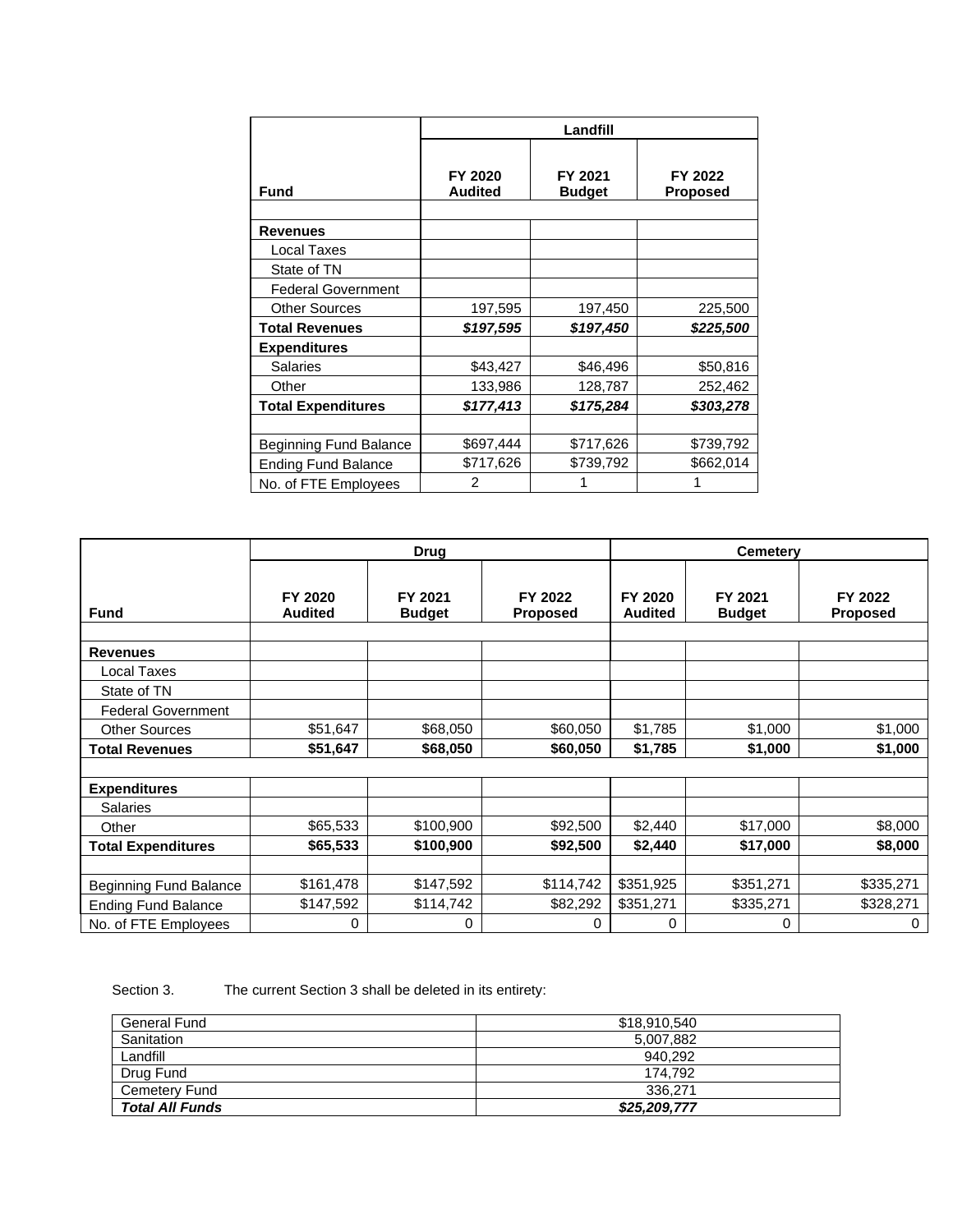Section 3 is amended as follows:

| General Fund           | \$19,629,515 |
|------------------------|--------------|
| Sanitation             | 5,132,882    |
| Landfill               | 965.292      |
| Drug Fund              | 174.792      |
| <b>Cemetery Fund</b>   | 336.271      |
| <b>Total All Funds</b> | \$26,238,752 |

SECTION 4. All encumbered balances of appropriations remaining at the end of the fiscal year shall lapse and revert to the respective fund balances.

SECTION 5. This ordinance shall take effect June 2, 2022, the public welfare requiring it.

 $\frac{1}{2}$  ,  $\frac{1}{2}$  ,  $\frac{1}{2}$  ,  $\frac{1}{2}$  ,  $\frac{1}{2}$  ,  $\frac{1}{2}$  ,  $\frac{1}{2}$  ,  $\frac{1}{2}$  ,  $\frac{1}{2}$  ,  $\frac{1}{2}$  ,  $\frac{1}{2}$  ,  $\frac{1}{2}$  ,  $\frac{1}{2}$  ,  $\frac{1}{2}$  ,  $\frac{1}{2}$  ,  $\frac{1}{2}$  ,  $\frac{1}{2}$  ,  $\frac{1}{2}$  ,  $\frac{1$ 

Passed and adopted May 5, 2022.

Passed and adopted June 2, 2022.

Mayor **Mayor Mayor Mayor Mayor Mayor Mayor Mayor Mayor Mayor Mayor Mayor Mayor Mayor Mayor Mayor Mayor Mayor Mayor Mayor Mayor Mayor Mayor Mayor Mayor Mayor Mayor Mayor**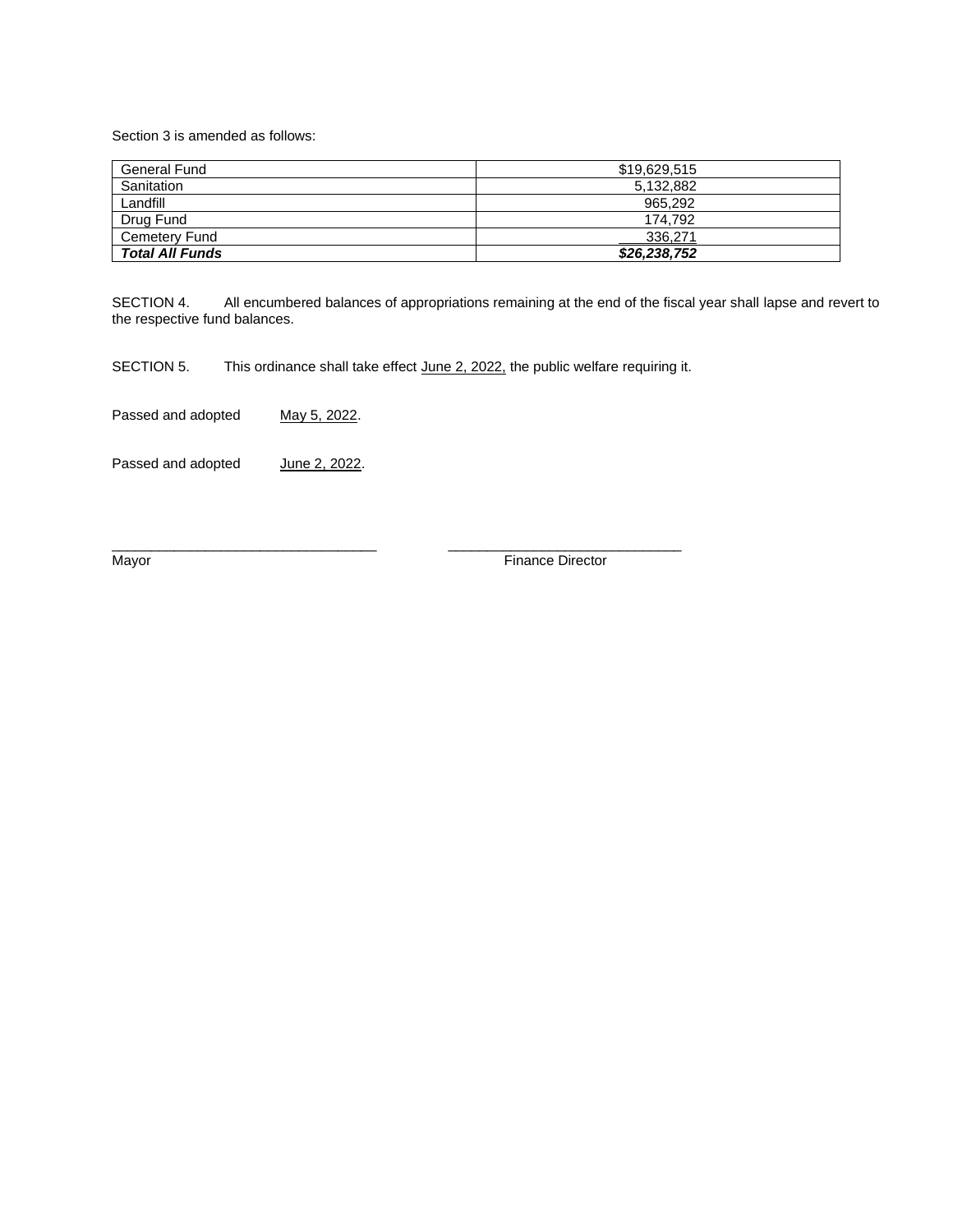# **NEW BUSINESS AGENDA ITEM NO.1 Financial Update**

## **Narrative to April 2022 Operating Statement**

Our retail sales tax revenue was slightly up for the month of March. We are very pleased with this because last March was an incredible number to compare against. We are also ahead 7.9% for our fiscal year-to-date.

Expenditures exceeded revenues in the General Fund for the month of April. However, we are considerably ahead for the fiscal year-to-date. Our larger out of the ordinary expense included \$168K for pipe, guardrails, paving, and other material for our streets, sidewalks, and drainage.

The month of May will reflect principal payments on our debt service which will likely result in a deficit for the month. We do receive the majority of business tax payments from the State during the month of May which could offset some of the debt payment.

### *Other Business:*

**New Employees (1):** One part-time (KPAC) **Resignation (1):** One full-time (Street Dept)

### *We issued seven business licenses in April:*

**New Business (3):** Allen Disposal Service, Jamhay A Clothing Store, Morelly's Boutique (online)

**New Owner (1):** The Peddler Advantage

Add'l Location (2): Contractors: Searcy Construction, CTR Utility Rehab **Minimal License Renewal (1):** The Yoga House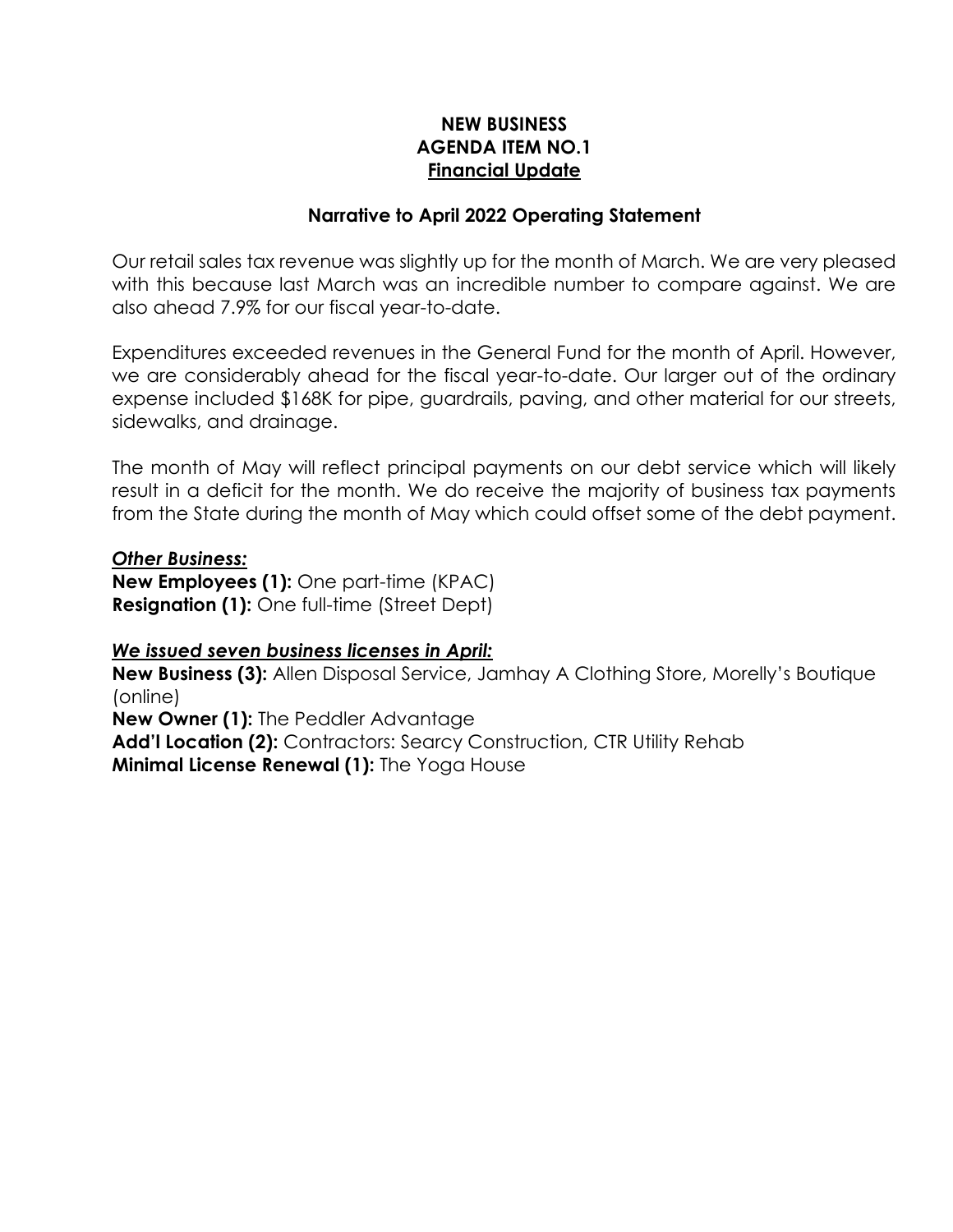|             |             |             |             |                                 |                                 | $\frac{9}{6}$ |
|-------------|-------------|-------------|-------------|---------------------------------|---------------------------------|---------------|
| FY2017      | FY2018      | FY2019      | FY2020      | FY2021                          | FY2022                          | Incr(Decr)    |
| \$748,999   | \$791,918   | \$787,901   | \$802,267   | \$898,979                       | \$951,793                       | 5.87%         |
| \$738,171   | \$775,581   | \$790,533   | \$799,378   | \$843,541                       | \$895,516                       | 6.16%         |
| \$791,866   | \$812,873   | \$774,425   | \$797,992   | \$888,921                       | \$965,256                       | 8.59%         |
| \$732,345   | \$777,777   | \$761,812   | \$761,453   | \$873,733                       | \$974,047                       | 11.48%        |
| \$770,351   | \$821,637   | \$809,116   | \$807,105   | \$874,641                       | \$988,199                       | 12.98%        |
| \$999,663   | \$927,868   | \$960,027   | \$957,286   | \$1,097,412                     | \$1,210,615                     | 10.32%        |
| \$674,764   | \$689,391   | \$665,013   | \$713,906   | \$844,826                       | \$839,389                       | $-0.64%$      |
| \$684,426   | \$697,202   | \$704,313   | \$727,380   | \$719,938                       | \$859,647                       | 19.41%        |
| \$840,859   | \$840,412   | \$877,659   | \$840,175   | \$1,101,592                     | \$1,102,651                     | 0.10%         |
| \$792,642   | \$774,320   | \$849,875   | \$865,360   | \$1,040,359                     |                                 |               |
| \$796,500   | \$840,600   | \$863,697   | \$949,140   | \$1,005,346                     |                                 |               |
| \$871,656   | \$849,365   | \$873,145   | \$966,861   | \$1,013,926                     |                                 |               |
| \$9,442,243 | \$9,598,946 | \$9,717,515 | \$9,988,303 | \$11,203,215                    | \$8,787,113                     |               |
|             |             |             |             |                                 |                                 |               |
| 2.52%       | 1.66%       | 1.24%       | 2.79%       | 12.16%                          | 7.90%                           |               |
|             |             |             |             | <b>CITY OF PARIS, TENNESSEE</b> | <b>RETAIL SALES TAX REVENUE</b> |               |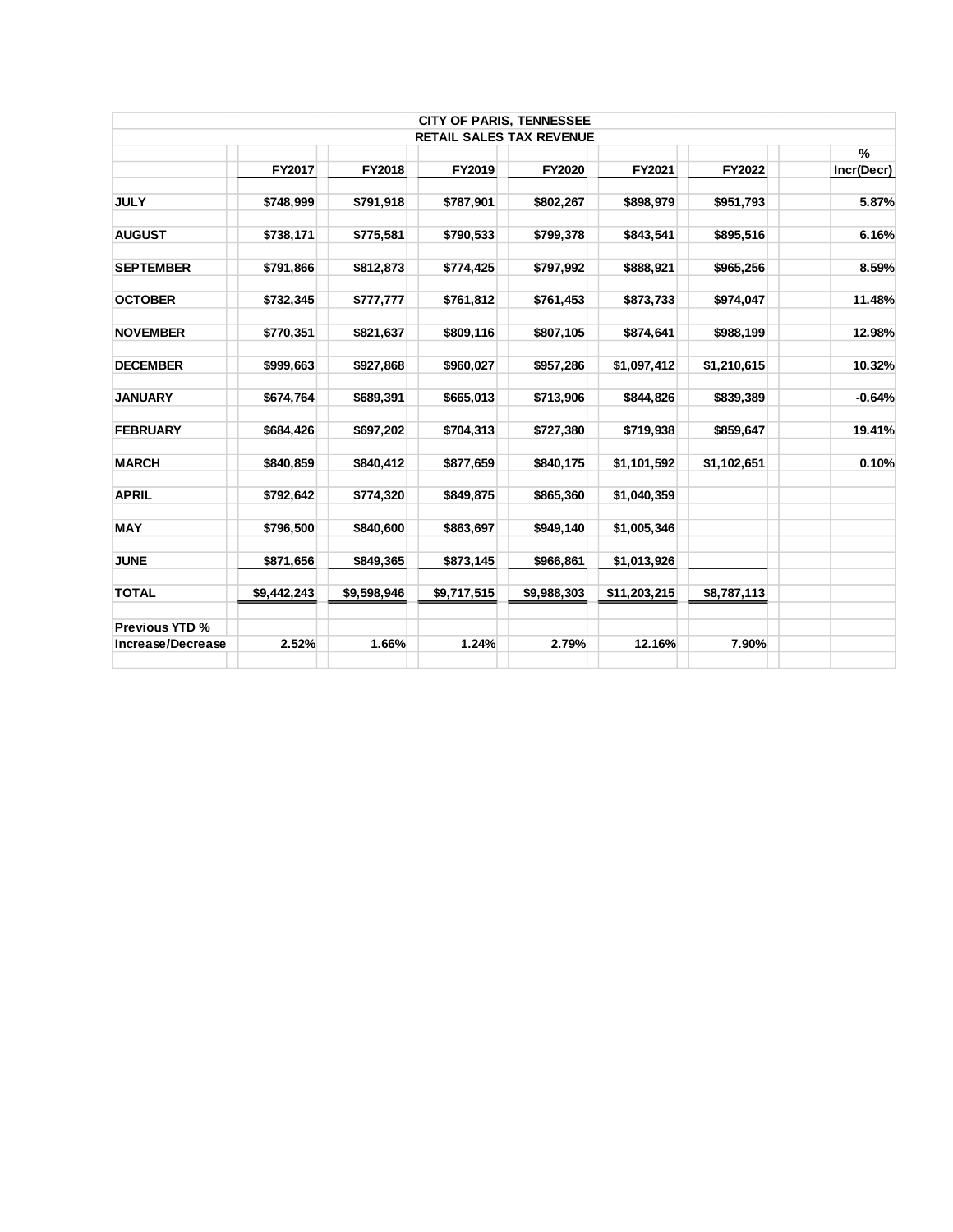# **MONTHLY OPERATING STATEMENT April 2022**

| <b>REVENUES</b>                   | <b>Annual Budget</b> | <b>Current Month</b> |            | <b>Yr to Date Percent Realized</b> |
|-----------------------------------|----------------------|----------------------|------------|------------------------------------|
| <b>Property Taxes</b>             | 1,702,000            | 48,015               | 1,663,694  | 97.75%                             |
| <b>Local Option Sales Tax</b>     | 5,135,950            | 424,353              | 4,778,843  | 93.05%                             |
| Wholesale Liquor / Beer           | 800,000              | 75,862               | 761,965    | 95.25%                             |
| <b>Business Tax</b>               | 375,000              | 30,577               | 115,467    | 30.79%                             |
| Fees & Licenses                   | 163,500              | 4,381                | 134,334    | 82.16%                             |
| In Lieu Payments                  | 880,250              | 26,777               | 666,493    | 75.72%                             |
| Grants                            | 2,231,600            | 17,221               | 183,243    | 8.21%                              |
| <b>State Shared taxes</b>         | 1,529,500            | 125,960              | 1,455,952  | 95.19%                             |
| All Other                         | 1,699,850            | 157,328              | 1,544,410  | 90.86%                             |
| <b>Federal ARPA Grant</b>         | $\mathbf{0}$         | 0                    | 1,491,875  | #DIV/0!                            |
| <b>Total General Fund Revenue</b> | 14,517,650           | 910,474              | 12,796,276 | 88.14%                             |
|                                   |                      |                      |            |                                    |
| Solid Waste Collection - BPU      | 1,225,000            | 212,533              | 1,050,124  | 85.72%                             |
| Solid Waste Disposal - Transfer   | 350,000              | 35,756               | 363,153    | 103.76%                            |
| <b>Other Revenue</b>              | 400                  | 96                   | 30,539     | 7634.68%                           |
| <b>Total Sanitation</b>           | 1,575,400            | 248,385              | 1,443,815  | 91.65%                             |
|                                   |                      |                      |            |                                    |
| Gate Receipts - Brush & Debris    | 130,000              | 9,273                | 124,327    | 95.64%                             |
| <b>County Share Operating Exp</b> | 35,000               | $\Omega$             | 8,280      | 23.66%                             |
| <b>Gate Receipts - Tires</b>      | 5,000                | 3,169                | 9,621      | 192.42%                            |
| <b>Other Revenue</b>              | 30,500               | 120                  | 57,003     | 186.90%                            |
| <b>Total Landfill</b>             | 200,500              | 12,562               | 199,230    | 99.37%                             |
|                                   |                      |                      |            |                                    |
|                                   |                      |                      |            |                                    |
| <b>Total Drug Fund</b>            | 60,050               | 11,865               | 38,047     | 63.36%                             |
| <b>TOTAL REVENUES</b>             | 16,353,600           | 1,183,287            | 14,477,368 | 88.53%                             |
|                                   |                      |                      |            |                                    |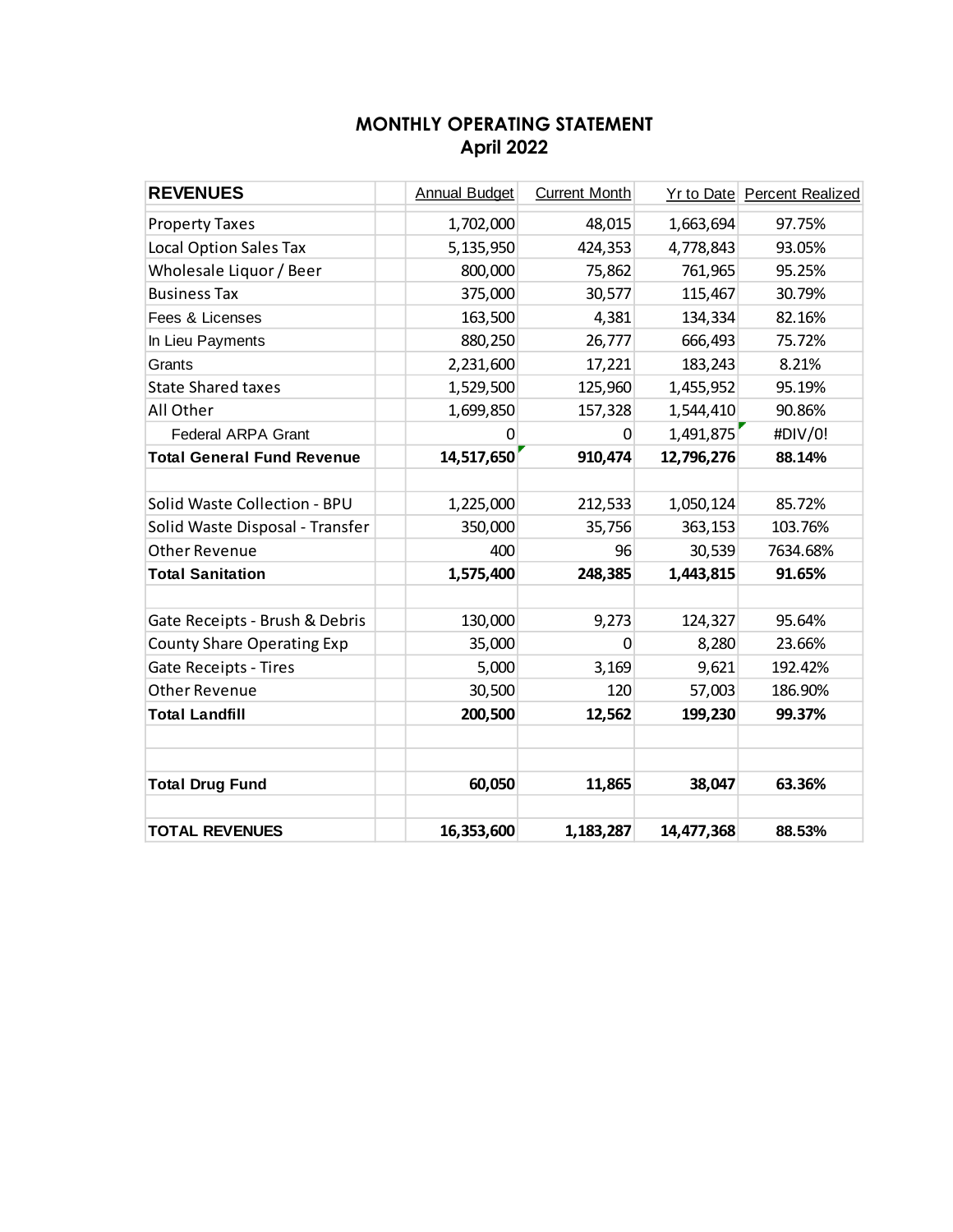| <b>EXPENDITURES</b>                |            | <b>Annual Budget Current Month</b> |                      | Yr to Date Percent Realized |
|------------------------------------|------------|------------------------------------|----------------------|-----------------------------|
| <b>Grants &amp; Donations</b>      | 261,622    | 20,135                             | 203,353              | 77.73%                      |
| <b>General Administration</b>      | 390,037    | 27,645                             | 344,933              | 88.44%                      |
| <b>Economic Development</b>        | 159,592    | 12,182                             | 128,734              | 80.66%                      |
| Elections                          | 0          | 0                                  | $\Omega$             | #DIV/0!                     |
| <b>Financial Administration</b>    | 323,659    | 20,053                             | 270,391              | 83.54%                      |
| <b>City Hall Building</b>          | 99,718     | 6,335                              | 82,242               | 82.47%                      |
| <b>Police Department</b>           | 2,187,535  | 174,533                            | 1,815,397            | 82.99%                      |
| <b>Emergency Communications</b>    | 722,210    | 48,529                             | 587,466              | 81.34%                      |
| <b>Fire Department</b>             | 1,884,160  | 128,374                            | 1,647,589            | 87.44%                      |
| <b>Building Inspection</b>         | 112,714    | 6,633                              | 73,357               | 65.08%                      |
| <b>Street Maintenance</b>          | 1,821,352  | 143,078                            | 1,439,971            | 79.06%                      |
| <b>State Street Aid</b>            | 700,000    | 57,570                             | 713,154              | 101.88%                     |
| <b>Storm Water Management</b>      | 74,270     | 2,054                              | 29,374               | 39.55%                      |
| <b>Street Lighting</b>             | 95,800     | 4,227                              | 87,290               | 91.12%                      |
| <b>City Garage</b>                 | 320,183    | 20,121                             | 240,874              | 75.23%                      |
| <b>Cemetery Maintenance</b>        | 66,800     | 9,200                              | 50,000               | 74.85%                      |
| <b>Health &amp; Animal Control</b> | 177,219    | 13,311                             | 142,476              | 80.40%                      |
| Civic Center                       | 676,021    | 39,612                             | 503,949              | 74.55%                      |
| Parks & Recreation                 | 1,082,648  | 63,523                             | 960,123              | 88.68%                      |
| Library                            | 171,487    | 0                                  | 142,906              | 83.33%                      |
| <b>Community Development</b>       | 2,725,100  | 123,805                            | 435,537              | 15.98%                      |
| ARPA-SLFRF                         | 0          | 0                                  | 375,000              | #DIV/0!                     |
| Debt Service                       | 803,295    | 13,243                             | 240,094              | 29.89%                      |
| <b>General Fund Expenditures</b>   | 14,855,422 | 934,161                            | 10,514,210           | 70.78%                      |
|                                    |            |                                    |                      |                             |
| <b>Sanitation Collection</b>       | 1,356,706  | 59,399                             | 1,063,033            | 78.35%                      |
| <b>Contractual Services</b>        | 630,000    | 62,418                             | 583,611              | 92.64%                      |
| <b>Total Sanitation</b>            | 1,986,706  | 121,817                            | 1,646,644            | 82.88%                      |
|                                    |            |                                    |                      |                             |
| <b>Total Landfill</b>              | 201,078    | 12,335                             | 248,072              | 123.37%                     |
|                                    |            |                                    |                      |                             |
| <b>Total Drug Fund</b>             | 92,500     | 2,233                              | 75,047               | 81.13%                      |
|                                    |            |                                    |                      |                             |
| <b>TOTAL EXPENDITURES</b>          | 17,135,706 |                                    | 1,070,545 12,483,973 | 72.85%                      |

|                                             | <b>Current</b> |                   |
|---------------------------------------------|----------------|-------------------|
| <b>REVENUES OVER / (UNDER) EXPENDITURES</b> | <b>Month</b>   | <b>Yr to Date</b> |
| <b>General Fund</b>                         | (23, 687)      | 2,282,066         |
| <b>Sanitation</b>                           | 126,568        | (202, 829)        |
| Landfill                                    | 228            | (48, 842)         |
| <b>Drug Fund</b>                            | 9,633          | (37,000)          |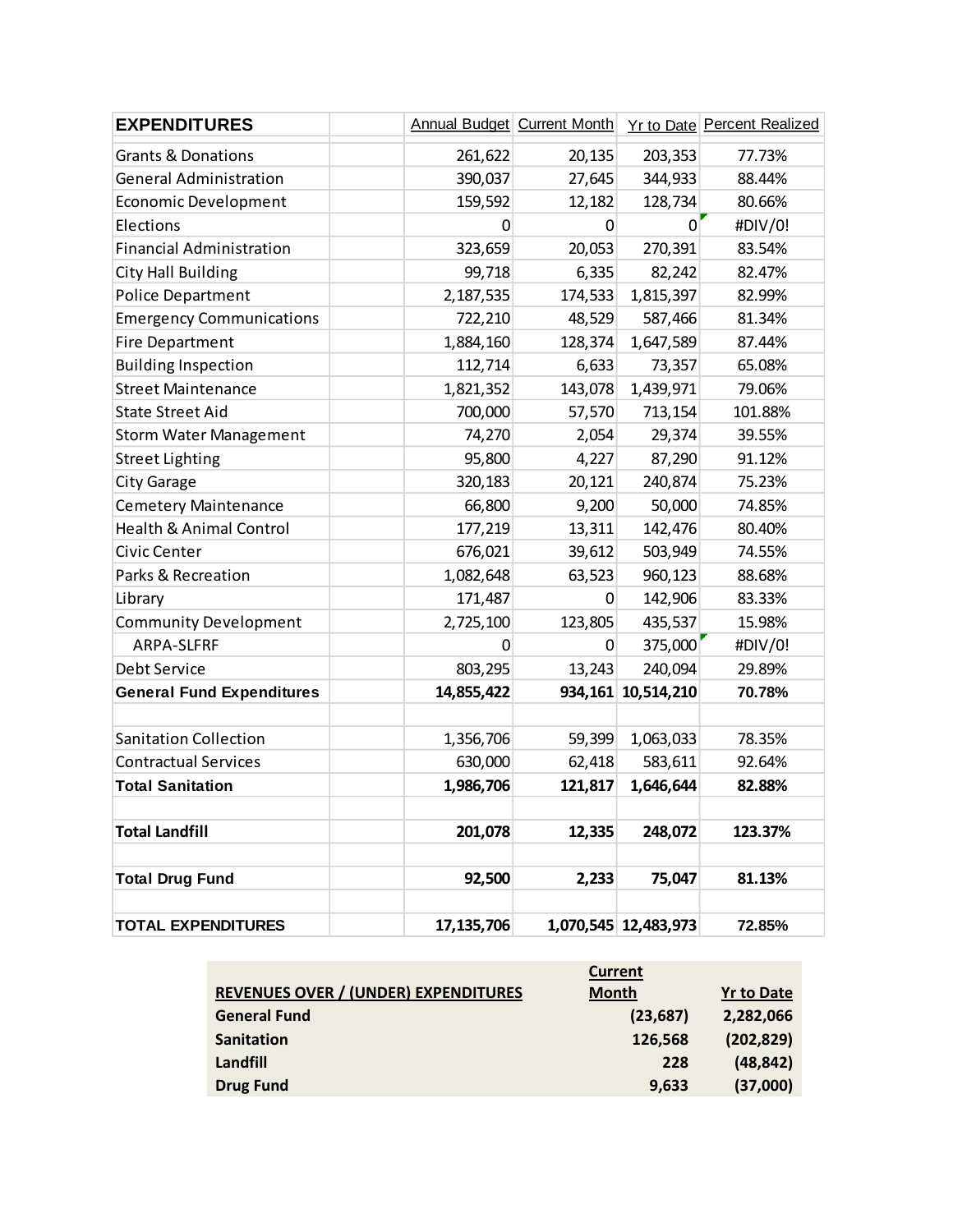# **NEW BUSINESS AGENDA ITEM NO. 2 Appointments of Boards**

| <b>BOARD</b>                                                                                                                 | <b>CURRENT MEMBER</b>       | <b>PROPOSED MEMBER</b>              | <b>TERM EXPIRATION</b> | <b>NEW EXPIRATION</b> |
|------------------------------------------------------------------------------------------------------------------------------|-----------------------------|-------------------------------------|------------------------|-----------------------|
| <b>Alcoholic Beverage</b><br><b>Control Board</b><br>3 Year Term                                                             | <b>Ricky Searcy (Chair)</b> | <b>Ricky Searcy</b>                 | June 4, 2022           | June 4, 2025          |
| (Mayor w/ Commission<br>Approval)                                                                                            |                             |                                     |                        |                       |
| <b>Paris-Henry County Library</b><br><b>Board</b><br>3-year term (limit of two<br>terms)<br>(Mayor w/Commission<br>Approval) | Troy Barrow (1st Term)      | Troy Barrow (2 <sup>nd</sup> Term)  | July 1, 2022           | July 1, 2025          |
| <b>Paris-Henry County Library</b><br><b>Board</b><br>3-year term (limit of two<br>terms)<br>(Mayor w/Commission<br>Approval) | Cindy Snyder (1st Term)     | Cindy Snyder (2 <sup>nd</sup> Term) | July 1, 2022           | July 1, 2025          |
| <b>Industrial Development</b><br><b>Board</b><br>6-year term                                                                 | <b>Traci Templeton</b>      | <b>Traci Templeton</b>              | <b>July 2, 2022</b>    | <b>July 2, 2028</b>   |
| (City Commission<br>Appointment)                                                                                             |                             |                                     |                        |                       |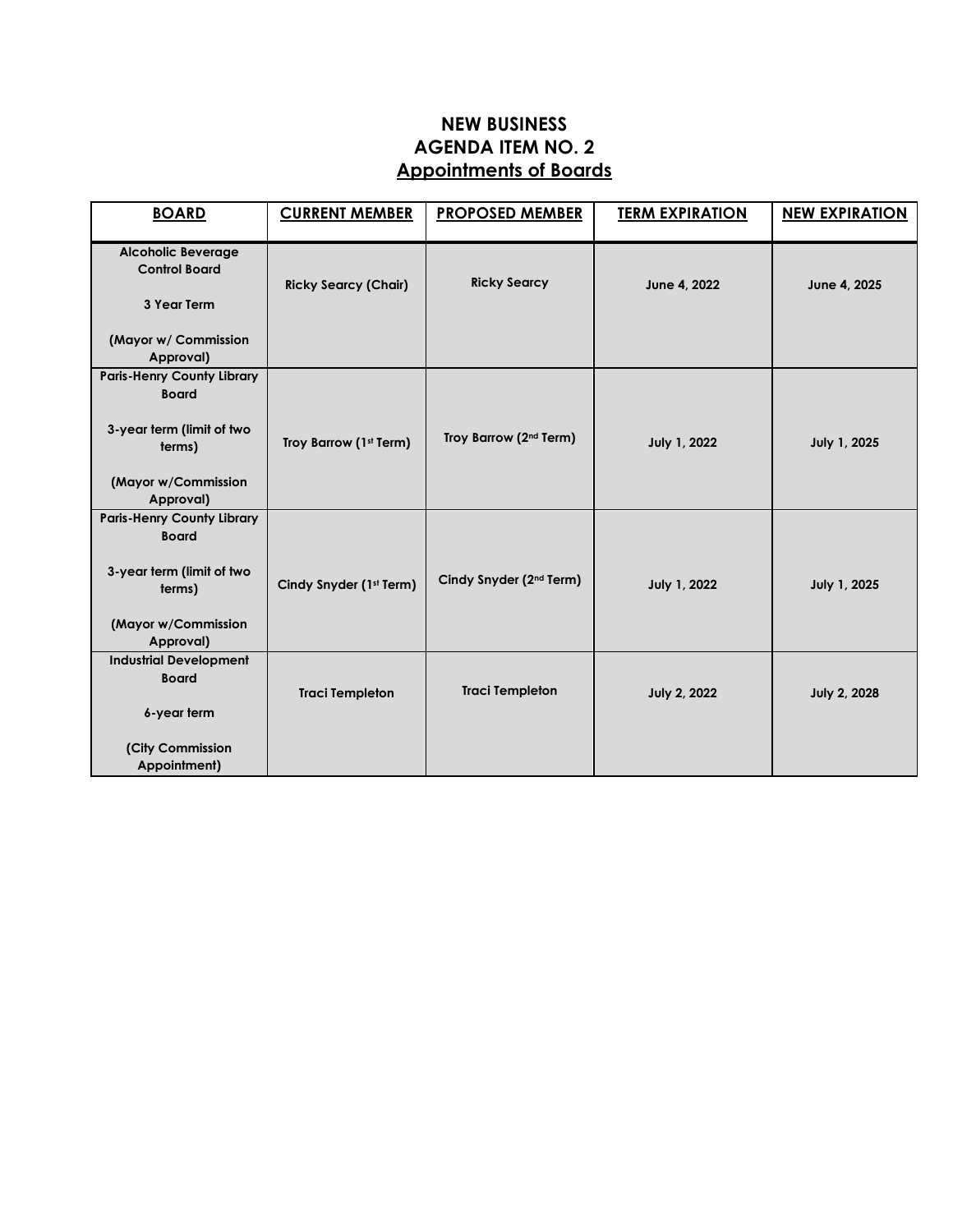| <b>Industrial Development</b><br><b>Board</b>              | <b>Bo Caldwell</b>                              | <b>Bo Caldwell</b>    | <b>July 2, 2022</b> | <b>July 2, 2028</b> |
|------------------------------------------------------------|-------------------------------------------------|-----------------------|---------------------|---------------------|
| 6-year term                                                |                                                 |                       |                     |                     |
| (City Commission<br>Appointment)                           |                                                 |                       |                     |                     |
| <b>Industrial Development</b><br><b>Board</b>              |                                                 |                       |                     |                     |
| 6-year term                                                | <b>Charles Wilson</b>                           | <b>Charles Wilson</b> | <b>July 2, 2022</b> | <b>July 2, 2028</b> |
| (City Commission<br>Appointment)                           |                                                 |                       |                     |                     |
| <b>Paris Henry County</b><br><b>Volunteer Center Board</b> | <b>Kathy Caldwell</b>                           | <b>Kathy Caldwell</b> | July 1, 2022        | July 1, 2025        |
| 3 Year Term                                                |                                                 |                       |                     |                     |
| (Mayor w/Commission<br>Approval)                           |                                                 |                       |                     |                     |
| <b>Paris-Henry County Library</b><br><b>Board</b>          |                                                 |                       |                     |                     |
| 3-year term (limit of two<br>terms)                        | <b>Norma Gerrell</b><br>(finishing second term) | <b>Susan Jones</b>    | July 1, 2022        | July 1, 2025        |
| (Mayor w/Commission<br>Approval)                           |                                                 |                       |                     |                     |

## **NEW BUSINESS AGENDA ITEM NO. 3 Ordinance to Amend Paris Municipal Code 11-1309 and 11-1804 – Sign Permit and Planning Commission Fees (First Reading)**

Staff recently discovered that the Fee Schedule for sign permits and building inspections were not properly codified in the Zoning Ordinance. The Ordinances implementing these Rate Schedules were properly passed some time ago, they just never made it into the Code Book. This Ordinance cleans up these Fee Schedules and puts them in the Zoning Ordinance for easy reference by staff and the public.

This would need to be adopted on first reading and referred to the Planning Commission for recommendation. Also, a public hearing should be scheduled for the July meeting.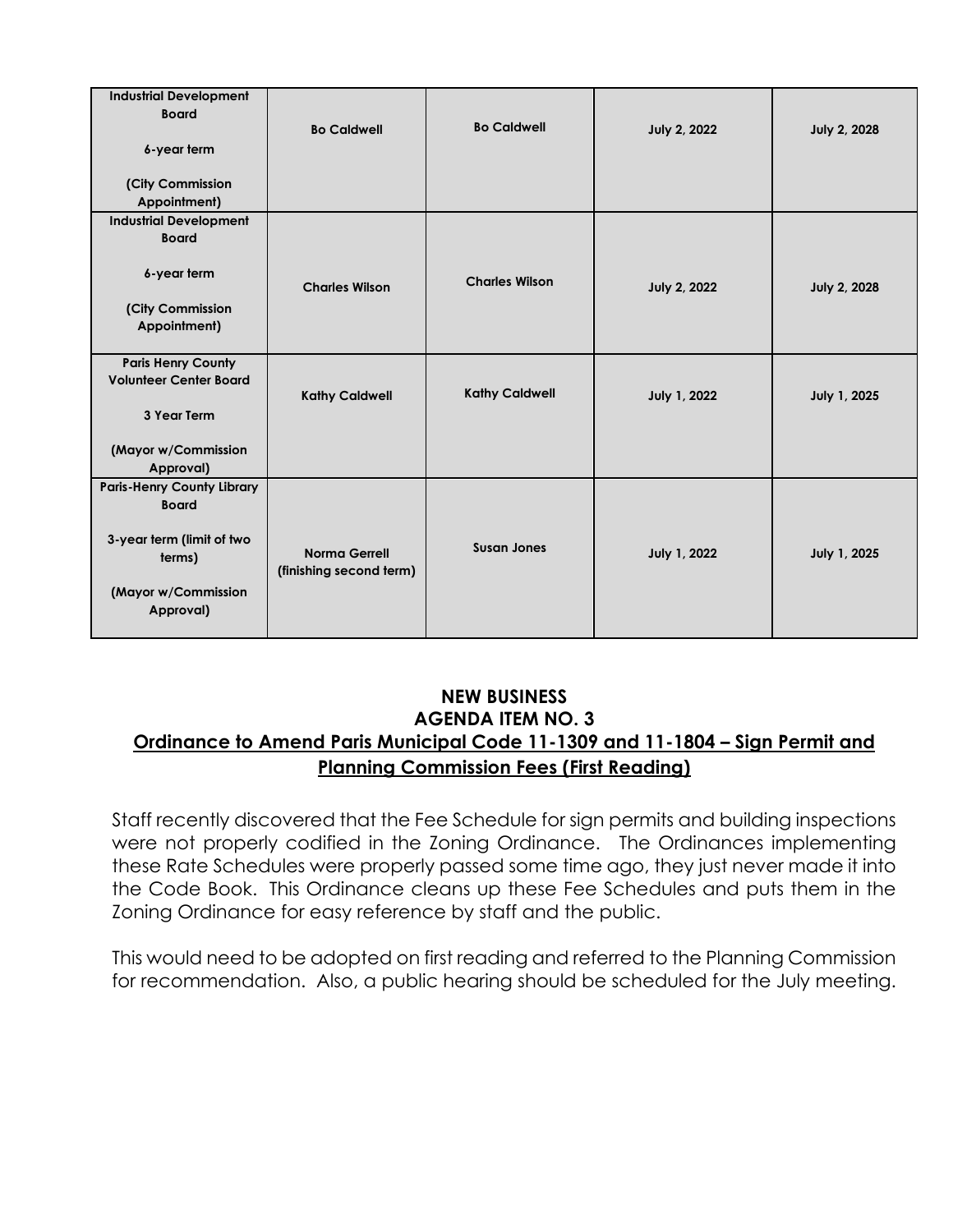#### Ordinance No. 1282

#### AN ORDINANCE to Enact 11-1309 and 11-1804 of the Paris Municipal Code

SECTION 1. Be it ordained by the Board of Commissioners of the City of Paris, Tennessee as follows:

A. That Title 11 Chapter 13 be amended by enacting the following as 11-1309:

11-1309. Sign Permit Fees. Fees for issuance of a sign permit are as follows:

| $$0 - $100$               |                    | \$0.00   |
|---------------------------|--------------------|----------|
| $$101 - $2,000$           |                    | \$10.00  |
| $$2,001 - $15,000$        |                    | \$20.00  |
| $$15,001 - $50,000$       |                    | \$50.00  |
| \$50,001 - \$100,000      |                    | \$100.00 |
| \$100,001 - \$500,000     |                    | \$200.00 |
| \$500,001 - \$1,000,000   |                    | \$400.00 |
| $$1,000,001 - $2,000,000$ |                    | \$800.00 |
|                           | $(Ord. \# 1282, )$ | 22).     |

B. That Title 11 Chapter 18 be amended by enacting the following as 11-1804:

11-1804. Planning Commission Fees. There shall be a fee for submittals presented for review pursuant to Title 11 of the Paris Municipal Code as follows:

| Board of Zoning Appeals              | \$100.00 |
|--------------------------------------|----------|
| <b>Rezoning Requests</b>             | \$100.00 |
| <b>Preliminary Subdivision Plats</b> | \$100.00 |
| Minor Subdivision Plats              | \$25.00  |
| Final Subdivision Plats              | \$50.00  |
| Site Plan Review – Minor             | \$50.00  |
| Site Plan Review – Major             | \$100.00 |
|                                      |          |

 $(Ord. # 1282, __________/ 22).$ 

\_\_\_\_\_\_\_\_\_\_\_\_\_\_\_\_\_\_\_\_\_\_\_\_\_\_\_\_\_\_\_\_\_\_\_\_\_\_\_\_

SECTION 2. All ordinances and parts of ordinances in conflict with the provisions of this ordinance are hereby repealed.

SECTION 3. This ordinance shall take effect on and after final passage and adoption.

Passed and adopted June 2, 2022.

Passed and adopted \_\_\_\_\_\_\_\_\_\_\_\_\_\_\_\_\_\_\_\_\_\_\_\_\_\_\_\_\_\_\_\_\_\_.

 $\frac{1}{2}$  , and the set of the set of the set of the set of the set of the set of the set of the set of the set of the set of the set of the set of the set of the set of the set of the set of the set of the set of the set Mayor

Finance Director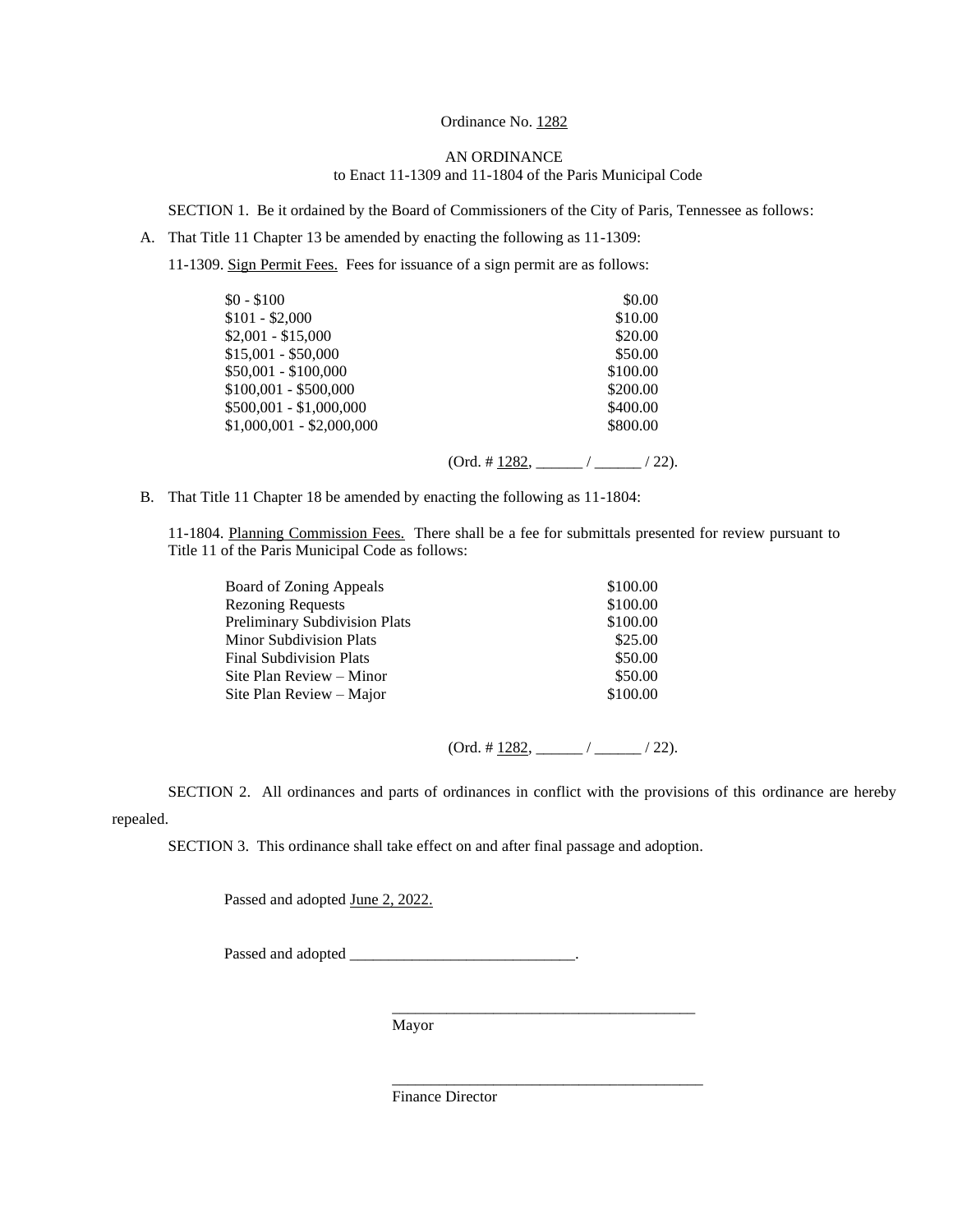### **NEW BUSINESS AGENDA ITEM NO. 4 Property Tax Interlocal Agreement**

Several weeks ago, Henry Co Trustee Randi French approached us about her office taking over the process of billing and collecting property taxes for the City of Paris. Not only would she like to take over this process from us, but from all of the municipalities in the County. For Mrs. French it's a matter of customer service to the citizens of Henry Co. She would charge a small fee of 1% of anything collected for providing this service. After thinking about her offer and comparing the cost to the benefits, we feel it would be a huge win-win for the County Trustee's office to take over our Property Tax billing and collections. Not only will they be mailing notices and collecting property tax payments, but they will also be handling tax relief, reassessments and all of the other sundry responsibilities that accompany property tax. Because the Trustee's office primarily focuses on the collection of property tax they have a collection rate of 99% where our collection rate is usually around 91%. The amount of additional collections will more than offset the cost.

Presented for your consideration is an interlocal agreement between the City and the County for the County Trustee to take over property tax collection.

#### **INTERLOCAL AGREEMENT BETWEEN HENRY COUNTY, TENNESSEE AND THE CITY OF CITY, TENNESSEE FOR THE COLLECTION OF PROPERTY TAXES**

**THIS INTERLOCAL AGREEMENT,** ("Agreement"), is entered into by and between HENRY COUNTY, TENNESSEE, ("County"), a political subdivision of the State of Tennessee, and the CITY OF \_\_\_\_\_\_\_\_\_\_\_\_\_\_\_\_\_\_\_\_\_\_\_\_\_\_, TENNESSEE, ("City"), a municipal government located within the County.

**WHEREAS,** County and City are both local governmental entities of the State of Tennessee and, as such, are authorized to enter into an interlocal agreement pursuant to TENN. CODE ANN. § 12-9-104; and

**WHEREAS**, currently City collects their own municipal property taxes; and

**WHEREAS**, TENN. CODE ANN. § 67-5-1801, *et seq.* authorizes a County Trustee to collect municipal property taxes on behalf of municipalities within the boundaries of the collecting county; and

**WHEREAS**, the terms of the interlocal define the obligations concerning collection of municipal property taxes, collection of delinquent municipal taxes, and establishment of a fee for provision of services provided on behalf of City in the amount equal to 1% of the City taxes collected by the County Trustee (calculated and paid on a per-parcel basis, as each parcel is collected); and

**WHEREAS**, the parties desire to cooperate to transfer the responsibility to collect City's municipal property taxes as well as a development of a plan to educate the public concerning the change in the process to collect the municipal property taxes:

**NOW THEREFORE**, in consideration of the mutual promises contained herein, the sufficiency of which is hereby acknowledged, the parties agree as follows:

**I. Purpose of Agreement**. The purpose of this Interlocal Agreement is to set forth the obligations of City and County for the transfer of the obligation to collect City's municipal property taxes and set the amount of the County Trustee's fee for collecting City taxes.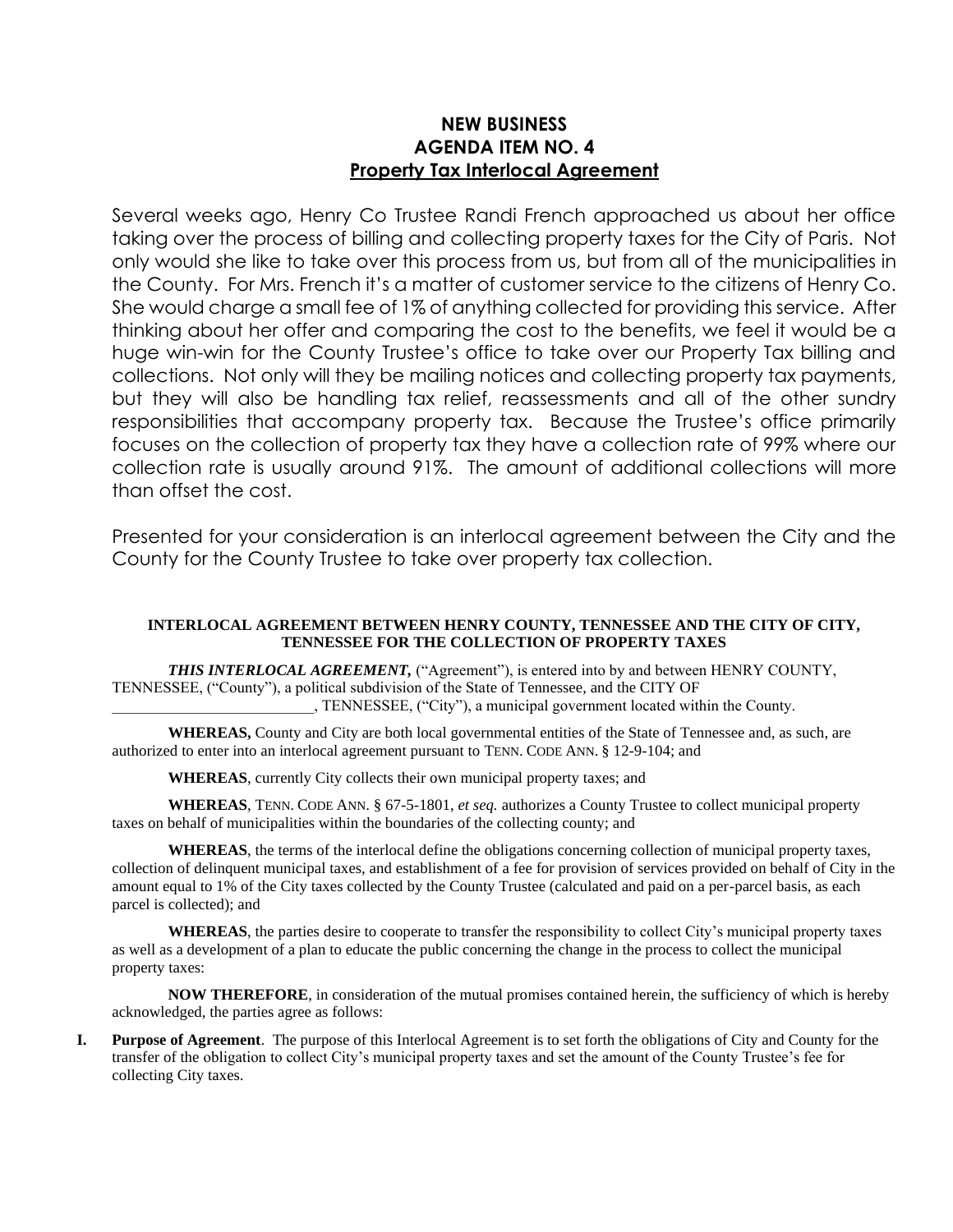**II. Authority**. This Agreement is made and entered into pursuant to the authority granted to the parties under the *Interlocal Cooperation Act*, TENN. CODE ANN. § 12-9-101, *et seq.*, and the parties agree that all approvals and filings required by the terms of the Act shall be achieved as soon as possible from and after the execution of this Agreement. The authority for the County to collect municipal property taxes is found under TENN. CODE ANN. § 67-5-1801, *et seq.*

#### **III. City's Responsibilities**.

- A. City shall individually develop, implement, and fund a plan to advertise and educate its respective property owners concerning the transfer of responsibilities to collect City's municipal property taxes. The plan shall include a detailed explanation of the change in the process to assess and collect municipal property taxes as well as the means of paying the municipal property taxes. City shall provide a copy of the plan to the County Trustee prior to implementing the plan to provide the Trustee the opportunity to comment on the proposed plan.
- B. If City maintains a website, City shall post on such website links to the County Trustee's website and tennesseetrustee.org.
- C. City shall continue to receive and respond to inquiries and questions from citizens regarding aspects of the collection of municipal property taxes.
- D. City shall cooperate and assist County in responding to inquiries and questions concerning the collection of municipal property taxes that the County receives from property owners within City's jurisdictions. Should the County be unable to respond to an inquiry or question received from a property owner within City's jurisdiction, then County shall forward the inquiry or question to City to respond.
- E. City shall pay the fee set herein to the County for the collection of municipal property taxes.
- F. City shall, upon request of the County Trustee, cooperate with the County in developing the format and design of property tax statements to be sent by the County to taxpayers.
- G. City shall establish notification protocols to ensure all parties to a bankruptcy are properly notified, including notification to the County Trustee and—if the bankruptcy debtor is a defendant in a lawsuit seeking to collect delinquent taxes—the County Chancery Court and County Delinquent Tax Attorney.
- H. City shall cooperate with County concerning all aspects for the transfer of the responsibility of collecting municipal property taxes on the behalf of City.
- I. City shall comply with County procedures and guidelines created pursuant to this Agreement or related to the services provided by County under this Agreement.
- J. City shall continue to be solely responsible for the assessment, billing, and collection of fire fees.
- K. City shall be responsible for the assessment, billing, and collection of any future fees or assessment projects initiated by City.
- L. City shall implement safeguards against the collection of its municipal property taxes. City shall immediately remit any property taxes received by City to the Trustee's Office.

#### **IV. County's Responsibilities.**

- A. The County shall be responsible for the provision of personnel, equipment, and other needed resources required for the assessment and collection of municipal property taxes on behalf of City.
- B. The County shall be responsible for contacting the County software vendor to incorporate City's tax data including, but not limited to, delinquent amounts, rollback amounts, tax relief, and tax rates into the tax program used by the Trustee.
- C. The County shall obtain such services as may be necessary to assist in the collection of City's municipal property taxes.

#### **V. Trustee's Responsibilities.**

- A. **Assessment of the property tax rates**. The Trustee shall receive the tax assessment from the Henry County Assessor concerning those properties lying within City's jurisdiction.
- B. **Tax Notices.** The Trustee shall be responsible for the following: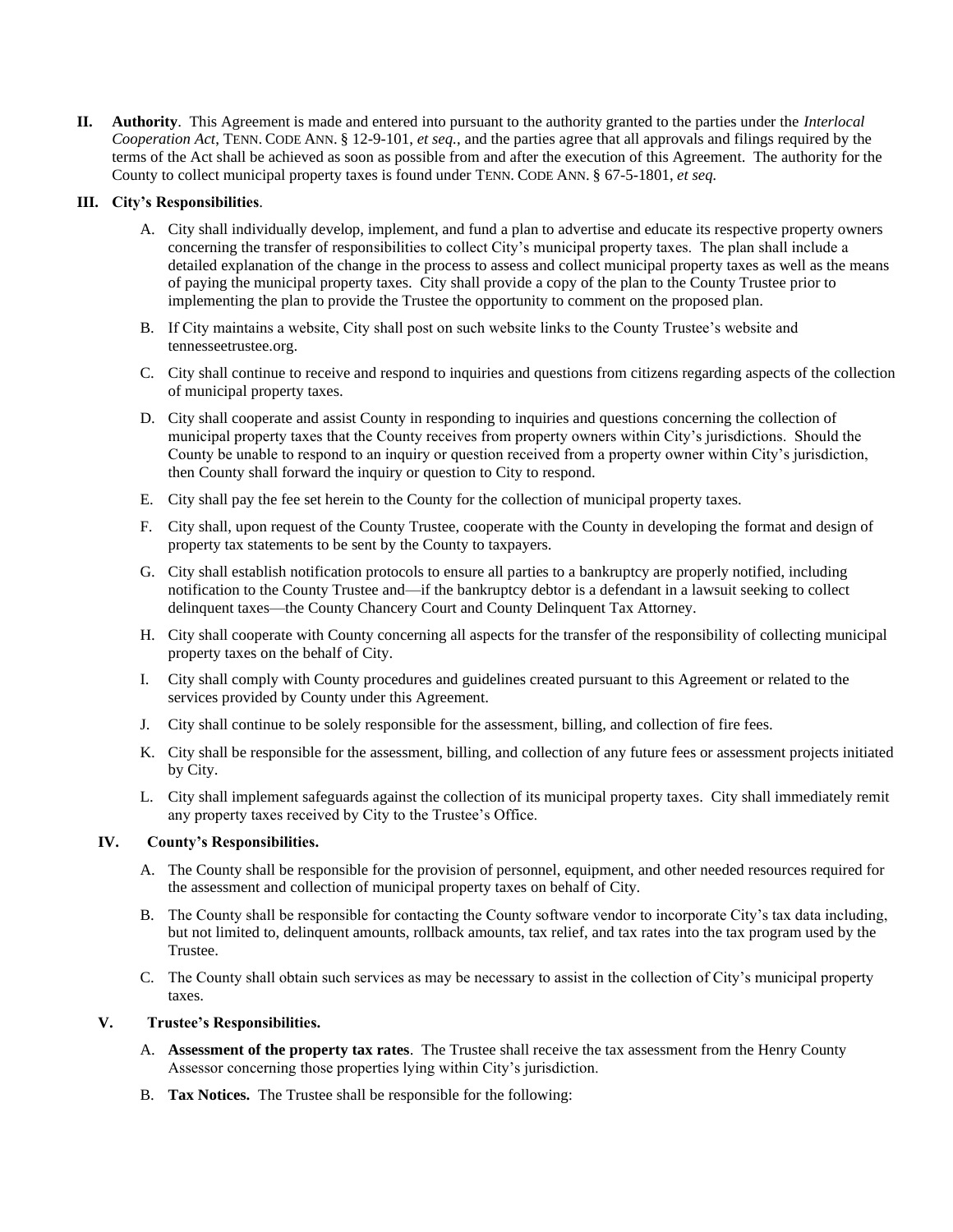- 1. Issue municipal property tax notices starting in October of each tax year;
- 2. Send delinquent municipal property tax notices to those property owners who have delinquent taxes;
- 3. Record the assessment and issue municipal property tax notices for both locally assessed properties;
- 4. Send bills concerning any properly authorized Payment-In-Lieu-of-Taxes programs existing within City's jurisdiction; and
- 5. Provide bankruptcy postings to the tax records.

It is understood that names and addresses for tax notices are furnished by the taxpayers and, from time to time, may be out of date; these provisions require only the sending of notices to the last known taxpayer name/address according to the records of the County Trustee. These provisions shall not be interpreted to impose on the County Trustee a greater duty to send tax notices than is required of a municipal tax collector under applicable law.

- C. **Adjustment to Property Tax Rates**. The Trustee shall process adjustments received from the Henry County Property Assessor and shall post and process adjustments concerning roll back and tax relief programs.
- D. **Collection of Taxes**. The Trustee shall be responsible for the following:
	- 1. Collect each year's municipal property taxes on behalf of City including collecting partial taxes if authorized;
	- 2. Collect delinquent municipal property taxes in the same manner the Trustee collects delinquent County property taxes;
	- 3. Process municipal property tax overpayments and refunds;
	- 4. Apply the pay procedure that appropriately applies municipal property tax payments when prior year property taxes are due; and
	- 5. Create a process and define safeguards that City shall implement to address property taxes that are paid directly to City. City shall immediately remit the received property taxes to the Trustee's Office.
- E. **Delinquent Property Taxes**. The Trustee shall issue delinquent property tax bills and receive delinquent payments. The Trustee will work with the County Delinquent Tax Attorney to seek payment of delinquent municipal property taxes. The Trustee shall apply the same interest and penalties on behalf of City on a monthly basis for those municipal property taxes that are delinquent as provided in TENN. CODE ANN. § 67-5-2010. The existing interlocal agreement between the County and City concerning the enforcement of delinquent taxes through the filing of a delinquent tax collection lawsuit by the County Delinquent Tax shall remain in full force and effect.
- F. **Tax Relief**. The Trustee shall be responsible for maintaining and administering applicable tax relief programs.

H**. Remittance of Property Taxes to City**. The Trustee shall remit collected property taxes received on behalf of City each month by the 13th day of the next month unless County provides notice to City of an event that will delay payment and the reason for the delay.

#### **VI. Data Management.**

- A. **Joint Obligations**.
	- 1 The parties shall cooperate to establish a schedule and plan for the issuance of annual municipal property tax notices.
	- 2. The parties shall cooperate to establish a process for handling and combining data for reporting purposes.
	- 3. If City uses a computer system to maintain tax information, to enable the Trustee to import City property tax information into its computer system: City shall either (i) make its property tax database accessible by the Trustee's computer system or (b) from time to time (at Trustee's request) export and furnish to the Trustee its property tax database in a format that the Trustee's computer system is capable of importing.
	- 4. City shall provide all required data requested from the County.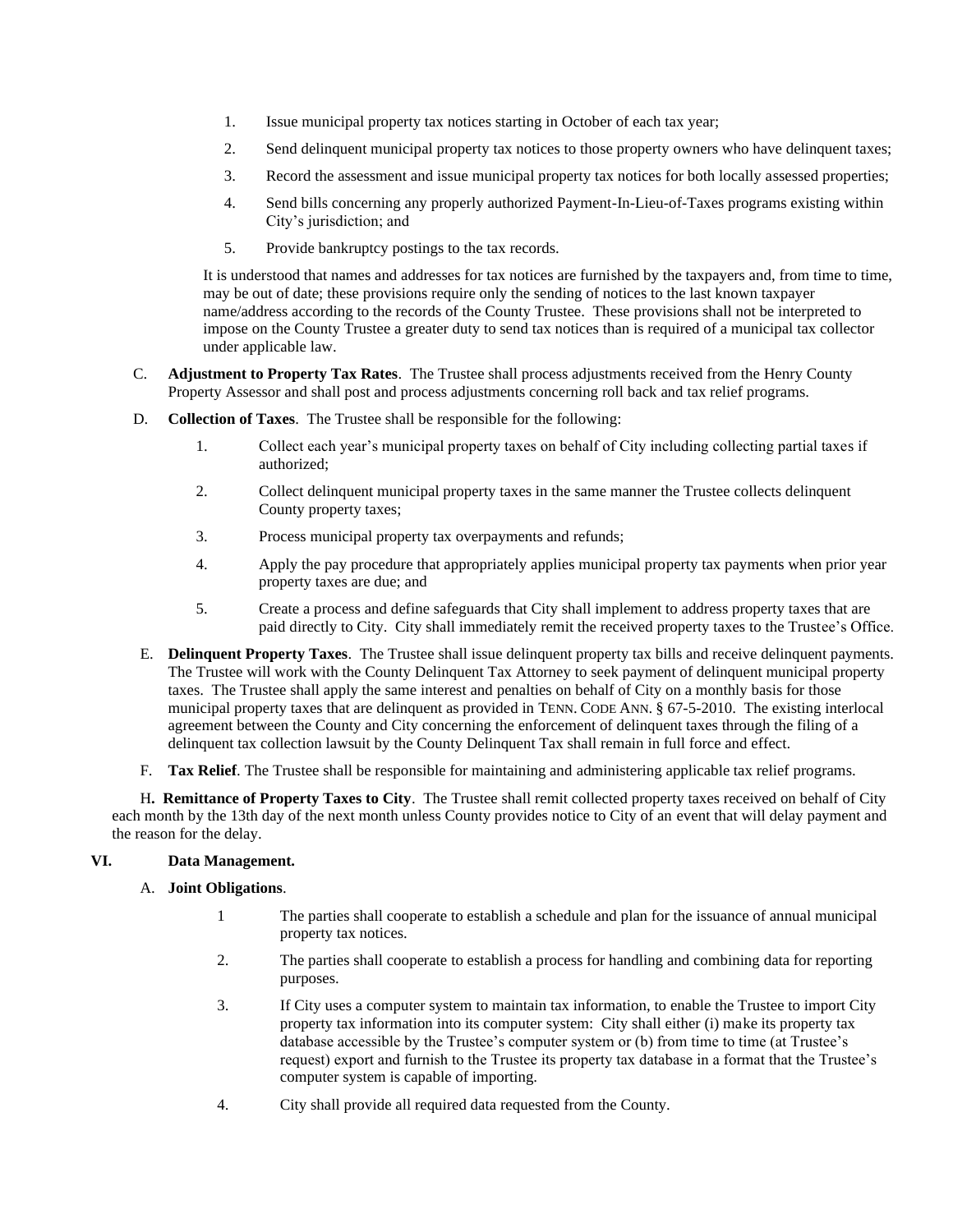#### B. **Trustee's Obligations**.

- 1. Obtain and load tax files received from the Henry County Property Assessor.
- 2. Obtain and load tax history files which, at the discretion of the Trustee, may be a "static" file for prior year paid property taxes.
- 3. Maintain separate County and City files concerning State Application Credit Vouchers. The parties shall cooperate in maintaining the separate files.
- 4. Maintain data to provide the ability to distinguish applicable taxing districts including the existence of assessment districts.

#### **VII. Trustee's Fee.**

- A. City shall pay the Trustee a fee for services rendered by the County and Trustee under this Agreement in the amount equal to 1% of the City taxes (including any associated interest and penalties) collected by the Trustee. The fee shall be calculated and withdrawn from each payment of City taxes upon collection.
- B. The Parties agree to cooperate in future negotiations should it later be determined that an increase or decrease in the fee is supported by increased or decreased costs of the County collecting municipal property taxes on behalf of City.
- **VIII. Term**. This Agreement shall become effective for the purposes of collection of City taxes by the Trustee on July 1, 2022 (City shall not collect City taxes after June 30, 2022). This Agreement is effective for all other purposes as provided in Section XIII(M). The term of this Agreement is five years (ending on June 30, 2027). Thereafter, unless and until a party gives the other party notice of termination as provided below, this Agreement shall automatically renew for one-year terms ending June 30 of each year.

#### **IX. Termination.**

- A. **Breach**. Should any party fail to fulfill in a timely and proper manner a material obligation under this Agreement or if any party should violate a material term of this Agreement, the non-breaching party shall provide the breaching party with notice of the breach. The breaching party will then have 30 calendar days from the receipt of the notice to cure the breach. Upon breach or default of any of the provisions set forth herein, the non-breaching party shall be entitled to any and all damages and other equitable relief permitted under the laws of the State of Tennessee.
- B. **Termination at End of Term**. Either party may unilaterally terminate this Agreement at the end of a term by written notice delivered to the other party at least 120 days prior to the end of the then-current term. Such termination shall not affect in any manner any prior existing obligations between the parties.
- C. **Termination for Convenience**. The parties may terminate this Agreement prior to the end of a term upon written agreement. Termination shall take effect on a date agreed to by the County and City. Such termination shall not affect in any manner any prior existing obligations between the parties.
- **X. Cost**. Unless otherwise provided herein, each party shall be responsible for its own cost for the satisfaction of the obligations set forth herein.
- **XI. Cooperation**. The parties agree to cooperate fully in order to successfully execute the terms and conditions of this Agreement including obtaining all regulatory and governmental approvals required by this Agreement recognizing that the intent of each party to the other is to serve the individual interests of each party while respecting the conditions and obligations of this Agreement.
- **XII. Limitation on Liability**. Each party shall be responsible for its own actions, and the actions of its employees, contractors, subcontractors, and agents, conducted pursuant to this Agreement. Neither party shall be liable for claims against the other party unless liability is imposed under the Tennessee Governmental Tort Liability Act.

#### **XIII. General Terms.**

A. **Choice of Law and Forum**. This Agreement shall be exclusively governed by the laws of the State of Tennessee. In the event that any section and/or term of this Agreement, or any exhibits hereto, becomes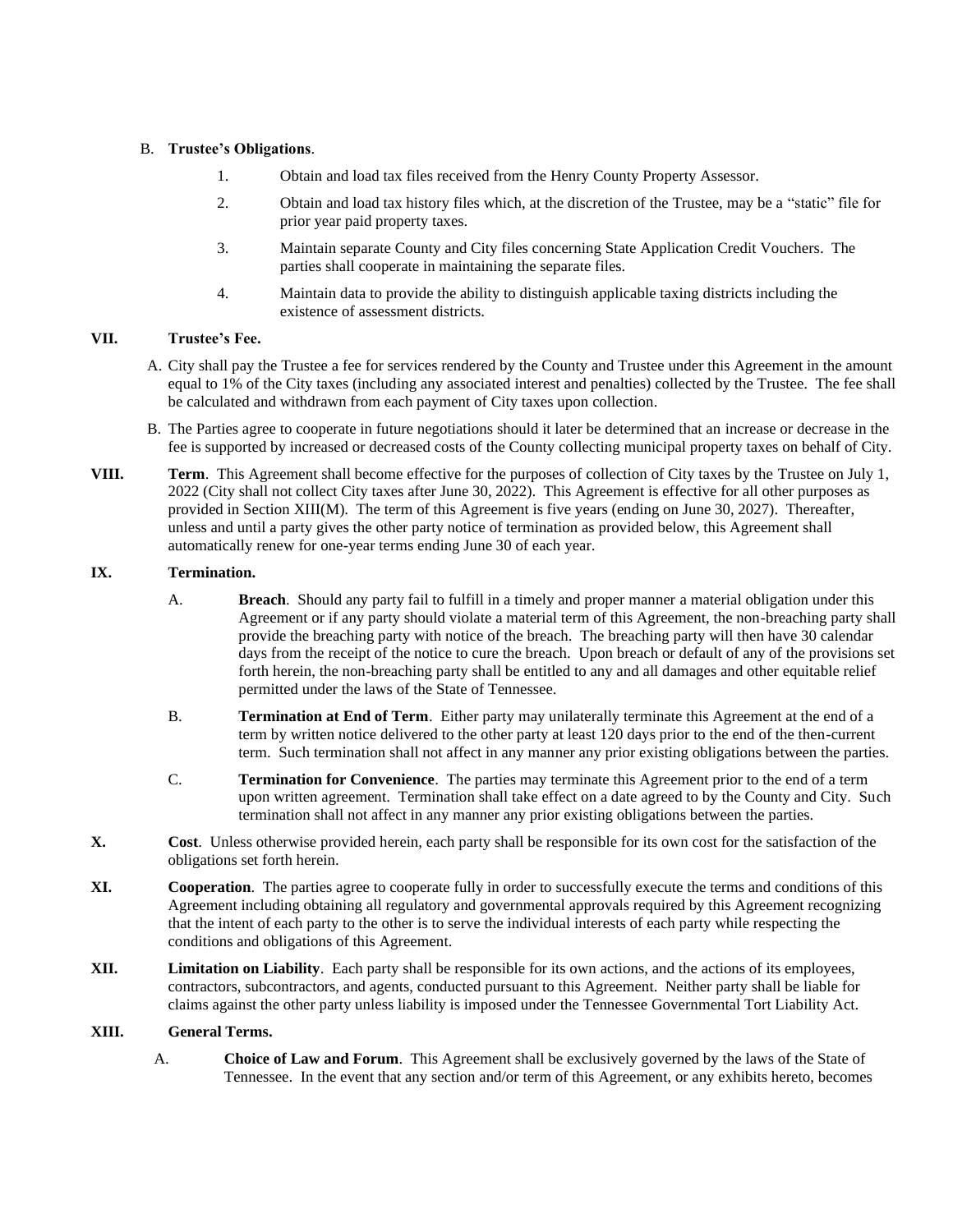subject to litigation, the venue for such action will be exclusively maintained in a court of competent jurisdiction sitting in Henry County, Tennessee.

- B. **Notices**. All notices, demands and requests to be given hereunder by either party shall be in writing and must be sent by certified mail, return receipt requested. Notices sent from the City shall be mailed to the office address of the Henry County Mayor and Henry County Trustee and copied to the office address of the Henry County Attorney and Henry County Delinquent Tax Attorney. Notices sent from the County shall be mailed to the office address of the City Mayor and (if City has a City Manager) the office address of the City Manager.
- C. **Entire Agreement and Modifications in Writing**. This Agreement and any exhibits included herewith at the time of execution of this Agreement contain the entire agreement between the parties, and no statement, promises, or inducements made by either party or agent of either party that is not contained in this written Agreement shall be valid or binding; and this Agreement may not be enlarged, modified, or altered except in writing and signed by the parties and attached hereto.
- D. **Dispute Resolution**. The parties agree to participate in good faith non-binding mediation in an attempt to resolve any disputes. Notwithstanding the foregoing statement, any claims, disputes or other matters in question between the parties to this Agreement, arising out of or relating to this Agreement or breach thereof, shall be subject to and decided by a court of law.

E.**Assignment**. The rights and obligations of this Agreement are not assignable.

- F. **Waiver**. No waiver of any provision of this Agreement shall be valid unless in writing and signed by the parties against who charged.
- G. **Headings**. The headings in this Agreement are for convenience and reference and are not intended to define or limit the scope of any provision of this Agreement.
- H. **Employment Practices**. Neither party shall subscribe to any personnel policy which permits or allows for the promotion, demotion, employment, dismissal or laying off of any individual due to race, creed, color, national origin, age, sex or which is in violation of applicable laws concerning the employment of individuals with disabilities. The parties shall not knowingly hire any unauthorized employees or fail to comply with record keeping requirements set forth in the Federal Immigration Reform and Control Act of 1986, Chapter 878 of the 2006 Tennessee Public Acts and all other applicable laws.
	- I. **Relationship Between the Parties**. The relationship of the parties shall be that of an independent Contractor. No principal-agent or employer-employee relationship is created by this Agreement. The parties hereto shall not hold itself out in a manner contrary to the terms of this paragraph. No party shall become liable for any representation, act or omission of any other party contrary to the terms of this paragraph.
- J. **Severability**. If any one or more of the covenants, agreements or provisions of this Agreement shall be held contrary to any expressed provisions of law or contrary to any policy of expressed law, although not expressly prohibited, or contrary to any express provision of public policy, or shall for any reason whatsoever be held invalid, then such covenants, agreements or provisions shall be null and void and shall be deemed separate from the remaining covenants, agreements or provisions of this Agreement.
- K. **Specific Performance**. The parties recognize that the rights afforded to each under this Agreement are unique and, accordingly, County and City shall, in addition to such other remedies as may be available to them in equity, have the right to enforce their respective rights hereunder by an action for injunctive relief and/or specific performance to the extent permitted by law.
- L. **Compliance with Laws**. The parties shall comply with all laws of the United States of America, the State of Tennessee, and local laws and shall secure all necessary permits and licenses and keep the same in force during the term of this Agreement.
- M. **Effective Date**. This Agreement shall not be binding upon the parties until it has been properly approved by the legislative bodies of the respective parties, it has then been signed first by the authorized representatives for City and then by the authorized representatives of Henry County and has been filed in the office of the County Mayor. When it has been so signed and filed, this contract shall be effective as of the date written below.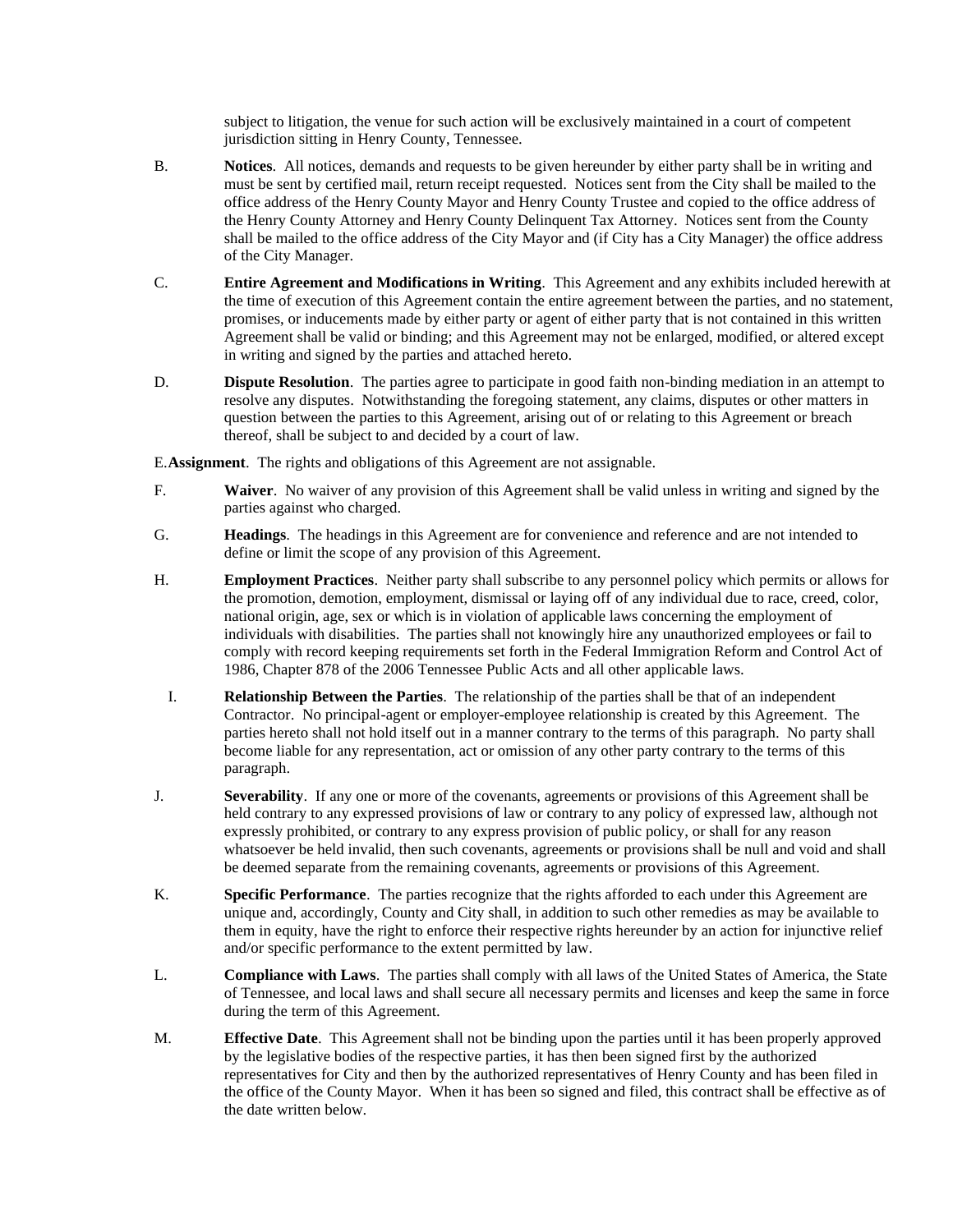**IN WITNESS WHEREOF**, the County and City have executed this Agreement effective as of the date and year written below.

# **COUNTY**

### By:

|                          | Date: |
|--------------------------|-------|
| <b>County Mayor</b>      |       |
| By:                      |       |
|                          |       |
| <b>County Trustee</b>    |       |
| <b>CITY</b>              |       |
| By:                      |       |
|                          | Date: |
| City Mayor               |       |
| By:                      |       |
|                          | Date: |
| City Manager or Recorder |       |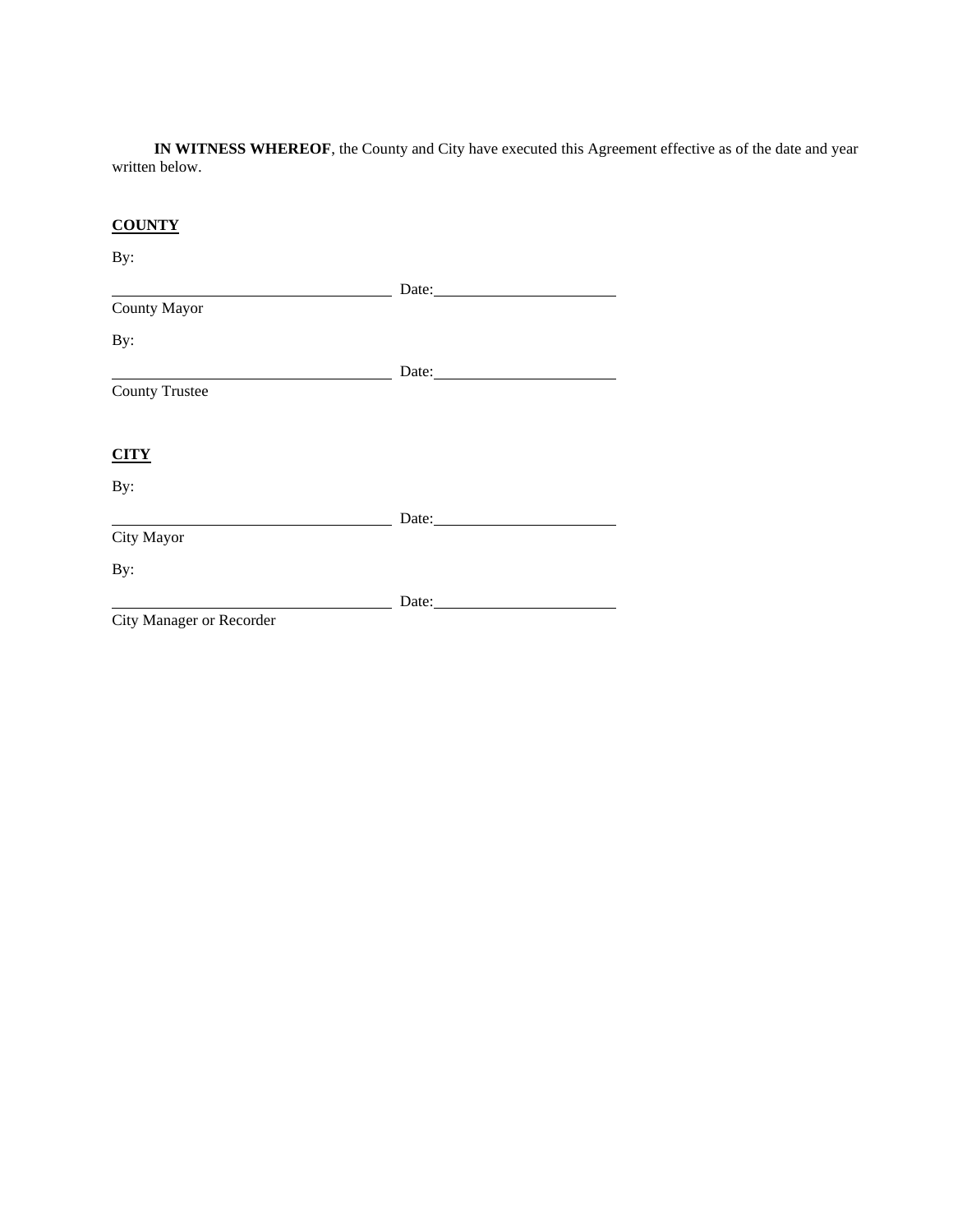### **NEW BUSINESS AGENDA ITEM NO. 5 Request to Write-Off Delinquent Property Tax**

Following is a list of uncollectible property taxes that need to be written off. These have all exceeded the statute of limitations, but additionally, most of these appear to be system errors.

|    | <b>Name</b>                      | Map & Parcel           | Year(s)   |    | Amount     |
|----|----------------------------------|------------------------|-----------|----|------------|
|    |                                  |                        |           |    |            |
| 1  | <b>Fred Reed</b>                 | 0950-J-0950-034.00-000 | 2003      | \$ | 79.00      |
| 2  | Adel Abdullatief                 | 095N-C-095N-001.00-002 | 2005-2008 | \$ | 32.00      |
| 3  | Joyce Bowden                     | 106B-D-106B-007.00-000 | 2007      | \$ | 137.00     |
| 4  | Deutsche Bank Nat'l Trust        | 0950-J-0950-007.00-000 | 2007      | \$ | 63.00      |
| 5  | Deutsche Bank Nat'l Trust        | 095P-E-095P-045.00-000 | 2007      | \$ | 105.00     |
| 6  | <b>First Baptist Church</b>      | 095P-D-095P-036.00-000 | 2007      | \$ | 68.00      |
| 7  | <b>First United Pentecostal</b>  | 105-105-001.05-001     | 2007-2008 | \$ | 36.00      |
| 8  | Wells Fargo Bank                 | 095P-F-095P-015.00-000 | 2007      | Ś  | 66.00      |
| 9  | Ralph McCutcheon                 | 105E-K-105D-024.00-000 | 2008      | \$ | 4.00       |
| 10 | Reynolds Bros Oil Co.            | 106A-A-106A-005.00-001 | 2009      | \$ | 23.00      |
| 11 | <b>CMH Homes/Richard Coleman</b> | 096-096-098.01-000     | 2011-2012 | \$ | 12.00      |
| 12 | Kotsch Carriers Inc              | Ad Valorem             | 2008      | \$ | 183.00     |
| 13 | <b>KWT Railway Inc</b>           | Ad Valorem             | 2010      |    | \$2,222.00 |
| 14 | A 2 Z Transport                  | Ad Valorem             | 2008-2010 | \$ | 168.00     |
|    |                                  |                        |           |    |            |
|    |                                  |                        |           |    |            |
|    | Total                            |                        |           |    | \$3,198.00 |

## **NEW BUSINESS AGENDA ITEM NO. 6 2022 Property Tax Rate Ordinance (First Reading)**

The current property tax rate is \$.80 per \$100 of assessed value. The following ordinance is being presented with no specific rate included. Determination of the 2022 property tax rate will be made after adequate discussion.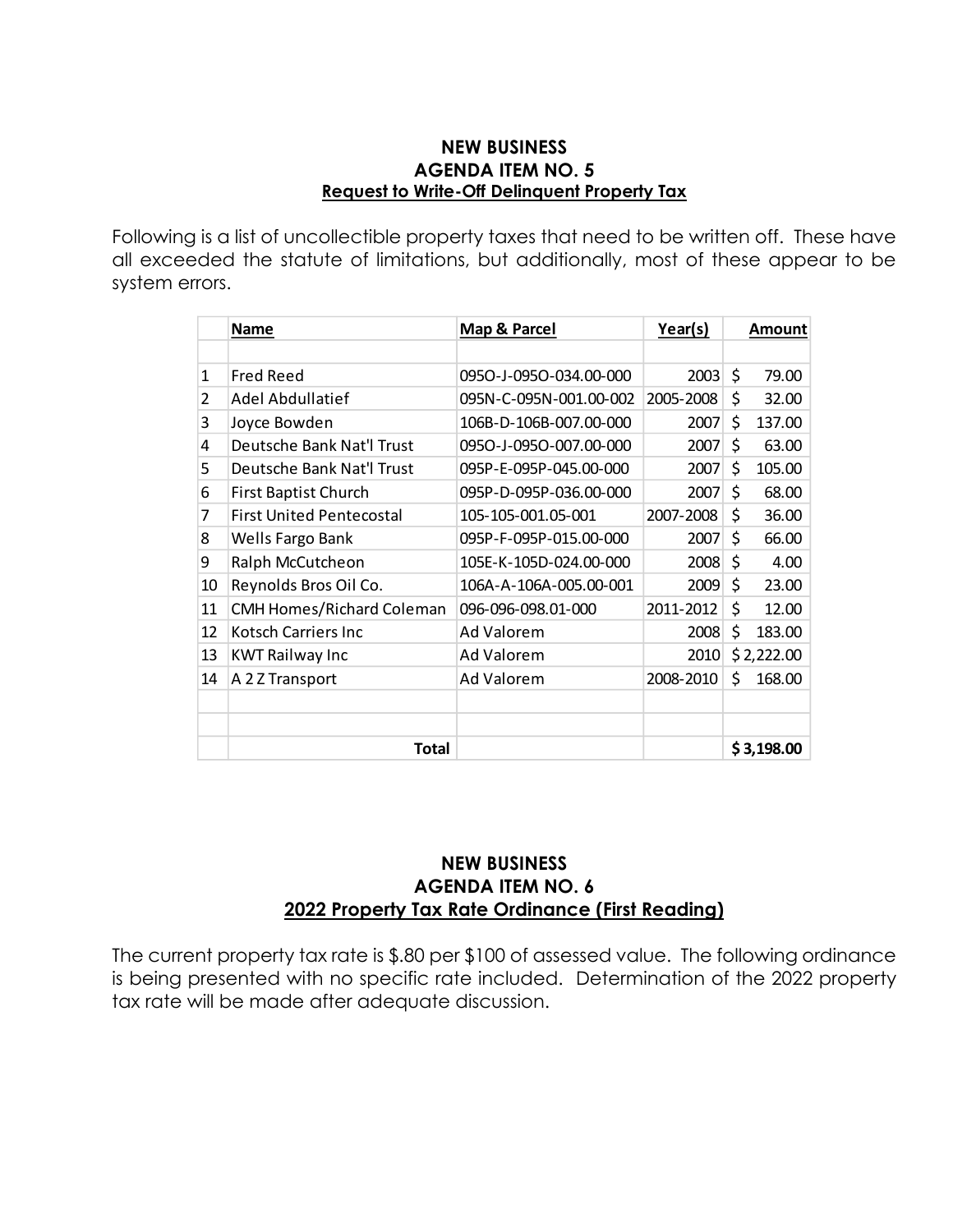#### Ordinance No. 1283

#### AN ORDINANCE Fixing the Property Tax Rate and Providing for the Date and Condition of Payment for the Year 2022.

BE IT ORDAINED by the Board of Commissioners of the City of Paris, Tennessee, that the following shall be the property tax rate and conditions by which they may be paid for the vear 2022.

SECTION 1. A tax of SXXX per hundred dollars (\$100) of assessed valuation on all taxable property, real and personal, within the corporate limits of the City of Paris, be and hereby is levied for the use of the City of Paris, Tennessee, for the taxable year of 2022.

SECTION 2. All taxes on property, both real and personal, shall be due and payable upon the effective date of this ordinance and shall become delinquent on the first (1st) day of March, 2023. In the event that payment is not made before March 1, 2023, the amount of said tax will become delinquent and a penalty of one and one-half percent  $(1.5%)$  for each month thereafter for twelve months upon all taxes remaining shall be imposed by the City and paid into the City Treasury.

SECTION 3. All ordinance and parts of ordinances or resolutions in conflict with this ordinance are hereby repealed.

SECTION 4. This ordinance shall take effect on the first day of October 2022.

Passed and adopted June 2, 2022.

Passed and adopted Fassed.

Mayor

Finance Director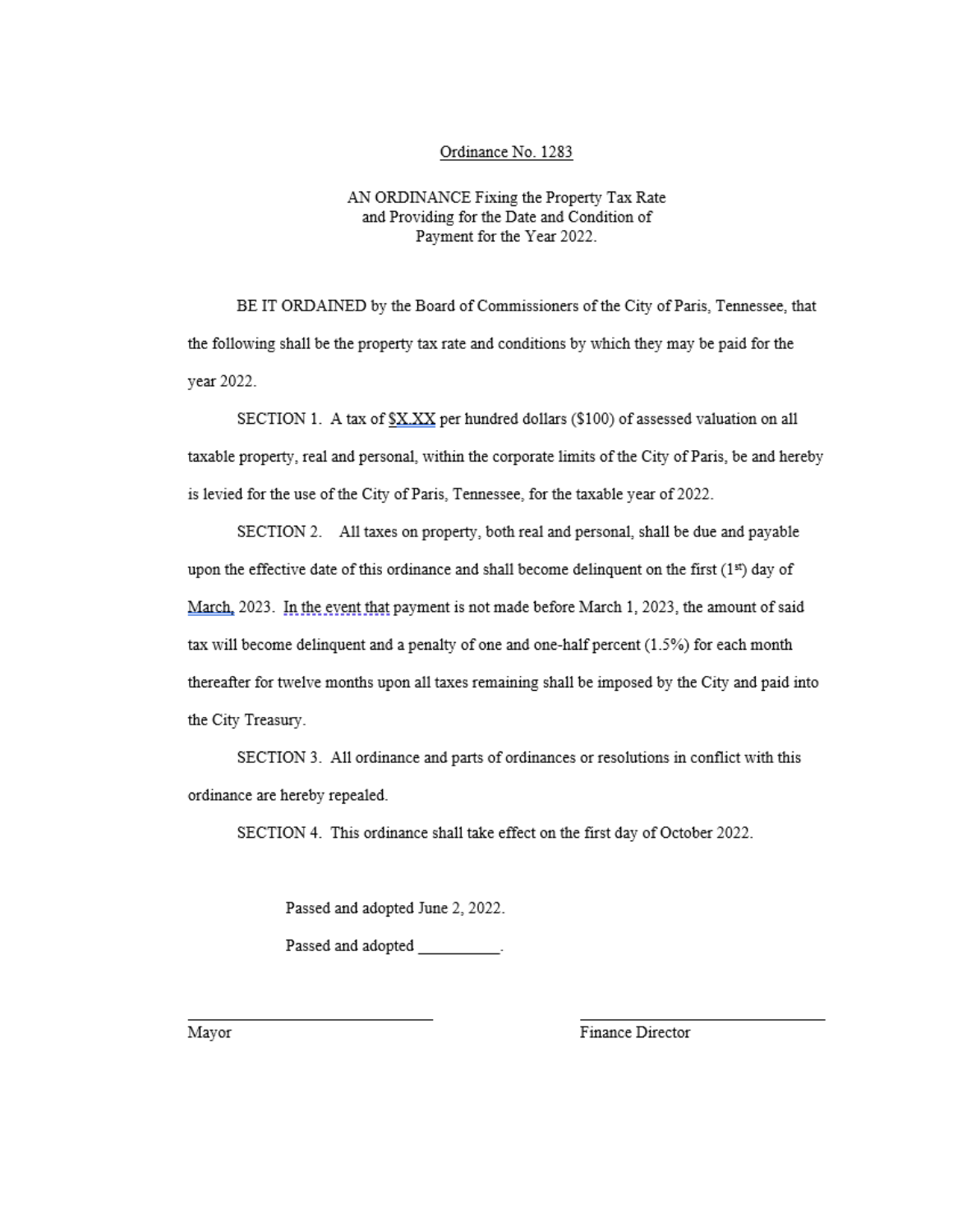## **NEW BUSINESS AGENDA ITEM NO. 7 FY 2023 Proposed Budget Ordinance (First Reading)**

The following proposed FY 2023 Budget Ordinance is submitted for your consideration. Items of interest include:

- An 8% COLA for all employees.
- A 10% increase in the cost of healthcare premiums.
- An increase of \$300,000 to the paving budget to bring it to \$1,000,000.
- The receipt of the second half of the Federally funded ARPA State & Local Fiscal Recovery Fund in the amount of \$1,491,875.
- Two new full-time positions, a second Codes Enforcement Officer and another Equipment Operator II.
- Seven different grant projects including the completion of sidewalks along Wilson & Patriot Streets, new signalization in downtown (2 grants), replacement of the Rison Street bridge, a home repair/replace program, downtown building improvements, and a signalization & sidewalk project along Tyson/Mineral Wells. Total matching dollars for these grants are \$145,000.

Currently, the budget shows revenues will exceed expenditures in the General Fund by \$531,021, but if we subtract the amount of ARPA/SLFRF funds received in excess of those budgeted to be spent during FY '23 we are still in the black but only in the amount of \$39,146. We have a safe and healthy fund balance in the amount of \$5,335,404.

In the Landfill there is a planned surplus of \$56,045.

There is a significant budgeted deficit in the Sanitation Fund of \$552,898 due to two sanitation trucks to be purchased. One is a holdover from FY '22 where we ordered the truck but have not yet received it. The Sanitation Fund has a very healthy fund balance.

### ORDINANCE NO. 1283

#### AN ORDINANCE OF THE CITY OF PARIS, TENNESSEE ADOPTING THE ANNUAL BUDGET FOR THE FISCAL YEAR BEGINNING JULY 1, 2022 AND ENDING JUNE 30, 2023

- WHEREAS, *Tennessee Code Annotated* Title 9 Chapter 1 Section 116 requires that all funds of the State of Tennessee and all its political subdivisions shall first be appropriated before being expended and that only funds that are available shall be appropriated; and
- WHEREAS, the Municipal Budget Law of 1982 requires that the governing body of each municipality adopt and operate under an annual budget ordinance presenting a financial plan with the information required by that state statute and that no municipality may expend any moneys regardless of the source except in accordance with a budget ordinance and that the City Commission shall not make any appropriations in excess of estimated available funds except to provide for an actual emergency threatening the health, property or life of the inhabitants of the City of Paris; and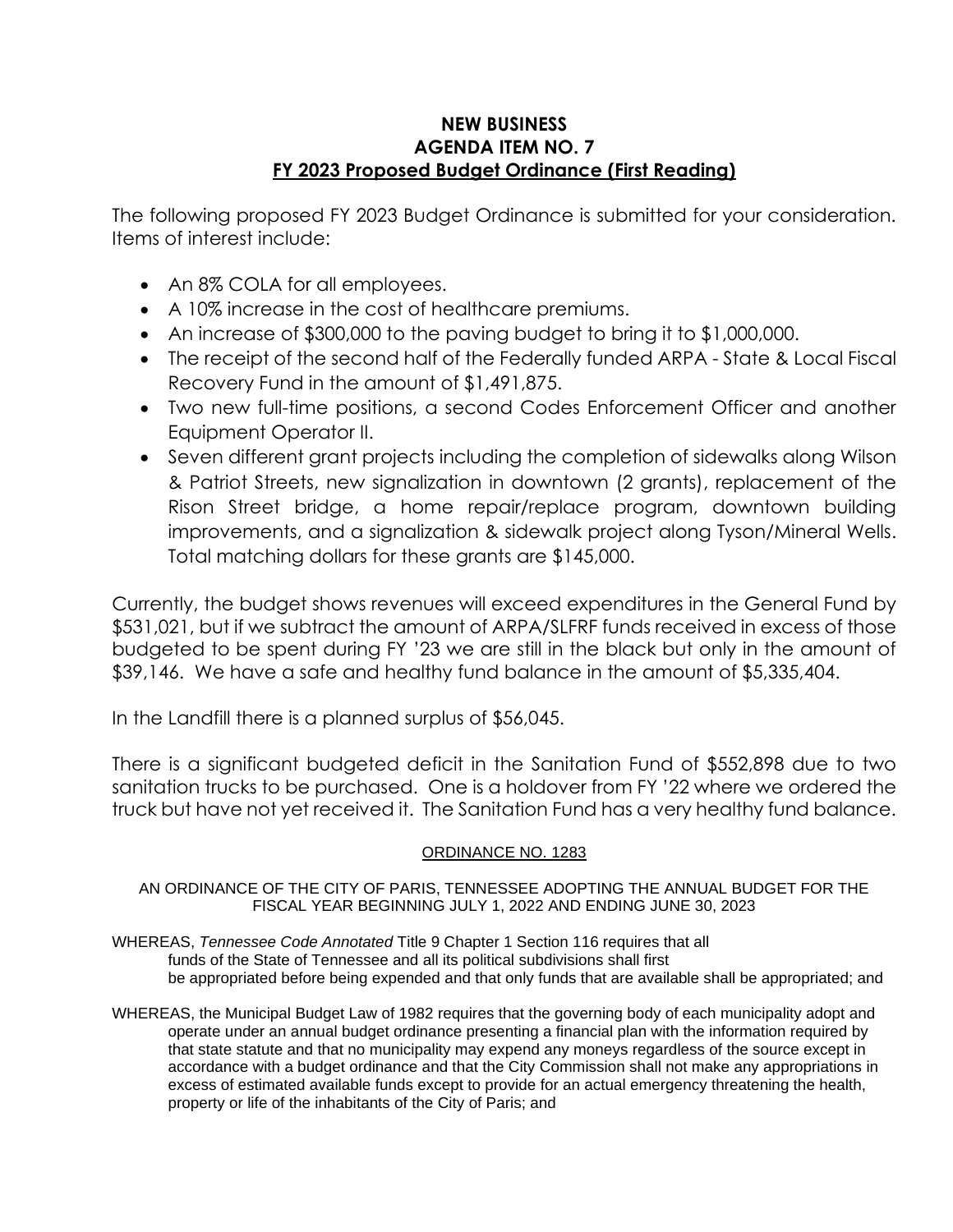WHEREAS, the City Commission has published the annual operating budget in a newspaper of general circulation not less than ten (10) days prior to the meeting when the City Commission will consider final passage of the budget; and

NOW THEREFORE BE IT ORDAINED BY THE CITY OF PARIS, TENNESSEE AS FOLLOWS:

SECTION 1. The City Commission of the City of Paris does adopt the following revenue schedule for fiscal Year 2023:

|                           | 2021 Actual | 2022 Budgeted | 2023 Proposed |
|---------------------------|-------------|---------------|---------------|
| <b>Property Taxes</b>     | \$1,505,035 | \$1,702,000   | \$1.727.000   |
| Sales Tax (State & Local) | \$6,570,781 | \$6.125.950   | \$7,298,500   |

SECTION 2. The City of Paris City Commission does hereby adopt the following estimate of revenues, estimated unencumbered fund balances, and expenditures:

|                               |                           | General                  |                     | <b>Sanitation</b>         |                          |                            |
|-------------------------------|---------------------------|--------------------------|---------------------|---------------------------|--------------------------|----------------------------|
| <b>Fund</b>                   | FY 2021<br><b>Audited</b> | FY 2022<br><b>Budget</b> | FY 2023<br>Proposed | FY 2021<br><b>Audited</b> | FY 2022<br><b>Budget</b> | FY 2023<br><b>Proposed</b> |
|                               |                           |                          |                     |                           |                          |                            |
| <b>Revenues</b>               |                           |                          |                     |                           |                          |                            |
| <b>Local Taxes</b>            | \$9,213,874               | \$8,912,200              | \$10,022,950        |                           |                          |                            |
| State of TN                   | 1,750,182                 | 1,512,000                | 1,776,800           |                           |                          |                            |
| <b>Federal Government</b>     | 116,089                   | 949,000                  | 871,480             |                           |                          |                            |
| <b>Other Sources</b>          | 2,228,819                 | 3,144,450                | 3,926,273           | 1,652,142                 | 1,575,400                | 1,675,400                  |
| <b>Total Revenues</b>         | \$13,308,964              | \$14,517,650             | \$16,597,503        | \$1,652,142               | \$1,575,400              | \$1,675,400                |
|                               |                           |                          |                     |                           |                          |                            |
| <b>Expenditures</b>           |                           |                          |                     |                           |                          |                            |
| <b>Salaries</b>               | \$5,227,131               | \$5,557,258              | \$6,069,326         | \$455,210                 | \$469,722                | \$507,940                  |
| Other                         | 7,219,804                 | 9,298,166                | 9,997,156           | 1,048,175                 | 1,516,984                | 1,720,357                  |
| <b>Total Expenditures</b>     | \$12,446,935              | \$14,855,424             | \$16,066,482        | \$1,503,386               | \$1,986,705              | \$2,228,298                |
|                               |                           |                          |                     |                           |                          |                            |
| <b>Beginning Fund Balance</b> | \$4,811,149               | \$5,673,178              | \$5,335,404         | \$3,360,753               | \$3,509,510              | \$3,098,205                |
| <b>Ending Fund Balance</b>    | \$5,673,178               | \$5,335,404              | \$5,866,425         | \$3,509,510               | \$3,098,205              | \$2,545,307                |
| No. of FTE Employees          | 113                       | 113                      | 113                 | 9                         | 10                       | 10                         |
|                               |                           |                          |                     |                           |                          |                            |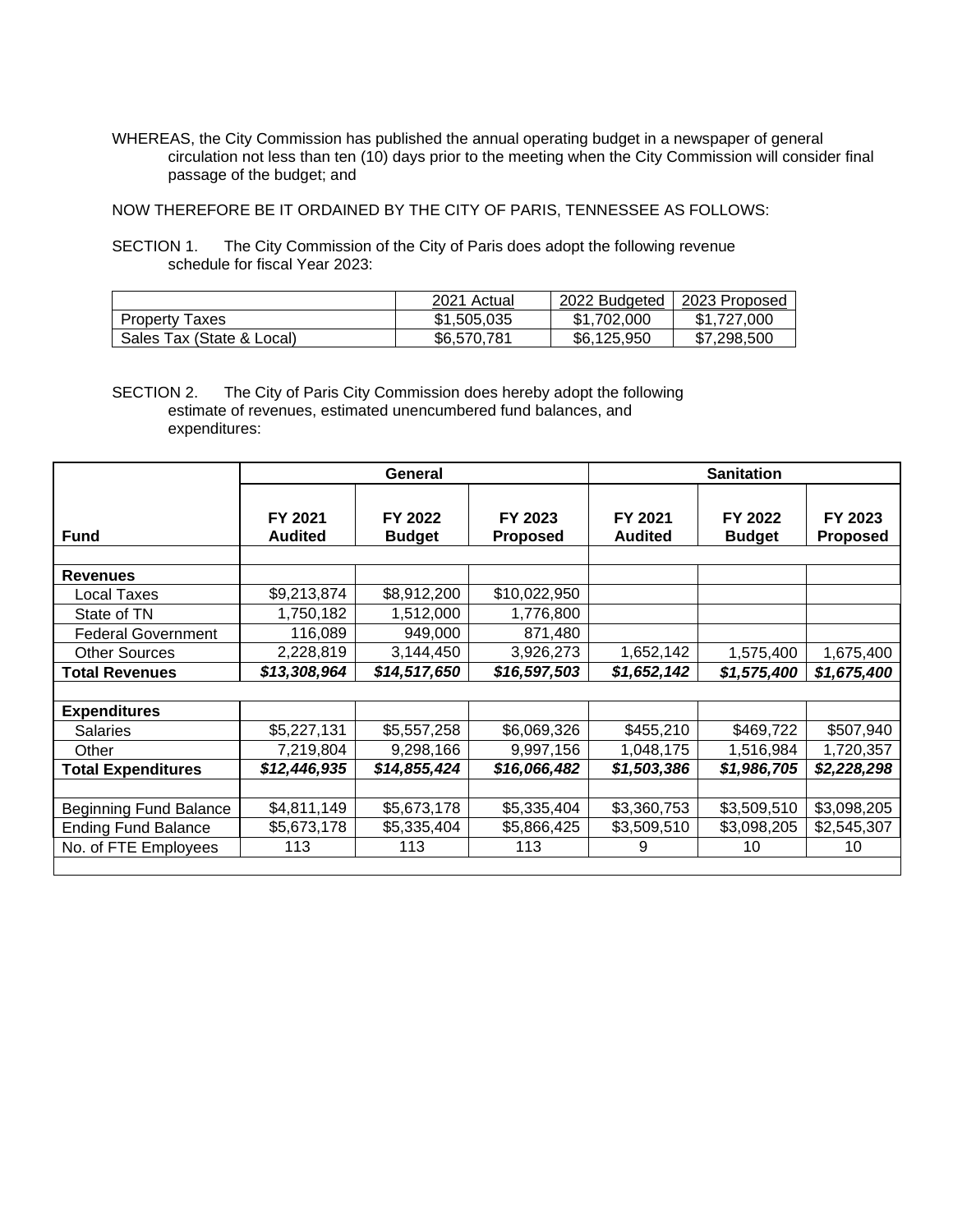|                               | Landfill                  |                          |                            |  |  |
|-------------------------------|---------------------------|--------------------------|----------------------------|--|--|
| Fund                          | FY 2021<br><b>Audited</b> | FY 2022<br><b>Budget</b> | FY 2023<br><b>Proposed</b> |  |  |
|                               |                           |                          |                            |  |  |
| <b>Revenues</b>               |                           |                          |                            |  |  |
| Local Taxes                   |                           |                          |                            |  |  |
| State of TN                   |                           |                          |                            |  |  |
| <b>Federal Government</b>     |                           |                          |                            |  |  |
| <b>Other Sources</b>          | 225,987                   | 200,500                  | 271,450                    |  |  |
| <b>Total Revenues</b>         | \$225,987                 | \$200,500                | \$271,450                  |  |  |
| <b>Expenditures</b>           |                           |                          |                            |  |  |
| <b>Salaries</b>               | \$45,608                  | \$48,616                 | \$52,490                   |  |  |
| Other                         | 648,034                   | 152,462                  | 162,915                    |  |  |
| <b>Total Expenditures</b>     | \$693,642                 | \$201,078                | \$215,405                  |  |  |
|                               |                           |                          |                            |  |  |
| <b>Beginning Fund Balance</b> | \$717,625                 | \$249,970                | \$249,392                  |  |  |
| <b>Ending Fund Balance</b>    | \$249,970                 | \$249,392                | \$305,437                  |  |  |
| No. of FTE Employees          | 2                         |                          |                            |  |  |

|                               | <b>Drug</b>               |                          |                            | <b>Cemetery</b>           |                          |                            |
|-------------------------------|---------------------------|--------------------------|----------------------------|---------------------------|--------------------------|----------------------------|
| <b>Fund</b>                   | FY 2021<br><b>Audited</b> | FY 2022<br><b>Budget</b> | FY 2023<br><b>Proposed</b> | FY 2021<br><b>Audited</b> | FY 2022<br><b>Budget</b> | FY 2023<br><b>Proposed</b> |
| <b>Revenues</b>               |                           |                          |                            |                           |                          |                            |
| <b>Local Taxes</b>            |                           |                          |                            |                           |                          |                            |
| State of TN                   |                           |                          |                            |                           |                          |                            |
| <b>Federal Government</b>     |                           |                          |                            |                           |                          |                            |
| <b>Other Sources</b>          | \$58,046                  | \$60,050                 | \$42,050                   | \$1,462                   | \$1,000                  | \$700                      |
| <b>Total Revenues</b>         | \$58,046                  | \$60,050                 | \$42,050                   | \$1,462                   | \$1,000                  | \$700                      |
| <b>Expenditures</b>           |                           |                          |                            |                           |                          |                            |
| <b>Salaries</b>               |                           |                          |                            |                           |                          |                            |
| Other                         | \$33,287                  | \$92,500                 | \$75,300                   | \$0                       | \$8,000                  | \$10,000                   |
| <b>Total Expenditures</b>     | \$33,287                  | \$92,500                 | \$75,300                   | \$0                       | \$8,000                  | \$10,000                   |
|                               |                           |                          |                            |                           |                          |                            |
| <b>Beginning Fund Balance</b> | \$147,591                 | \$172,350                | \$139,900                  | \$351,271                 | \$352,733                | \$345,733                  |
| <b>Ending Fund Balance</b>    | \$172,350                 | \$139,900                | \$106,650                  | \$352,733                 | \$345,733                | \$336,433                  |
| No. of FTE Employees          | 0                         | 0                        | 0                          | 0                         | 0                        | 0                          |

SECTION 3. The City Commission of the City of Paris accordingly appropriate from the estimate of revenues and unencumbered fund balances the following amounts for Fiscal Year 2023 (July 1, 2022 through June 30, 2023) the following amounts as set forth above: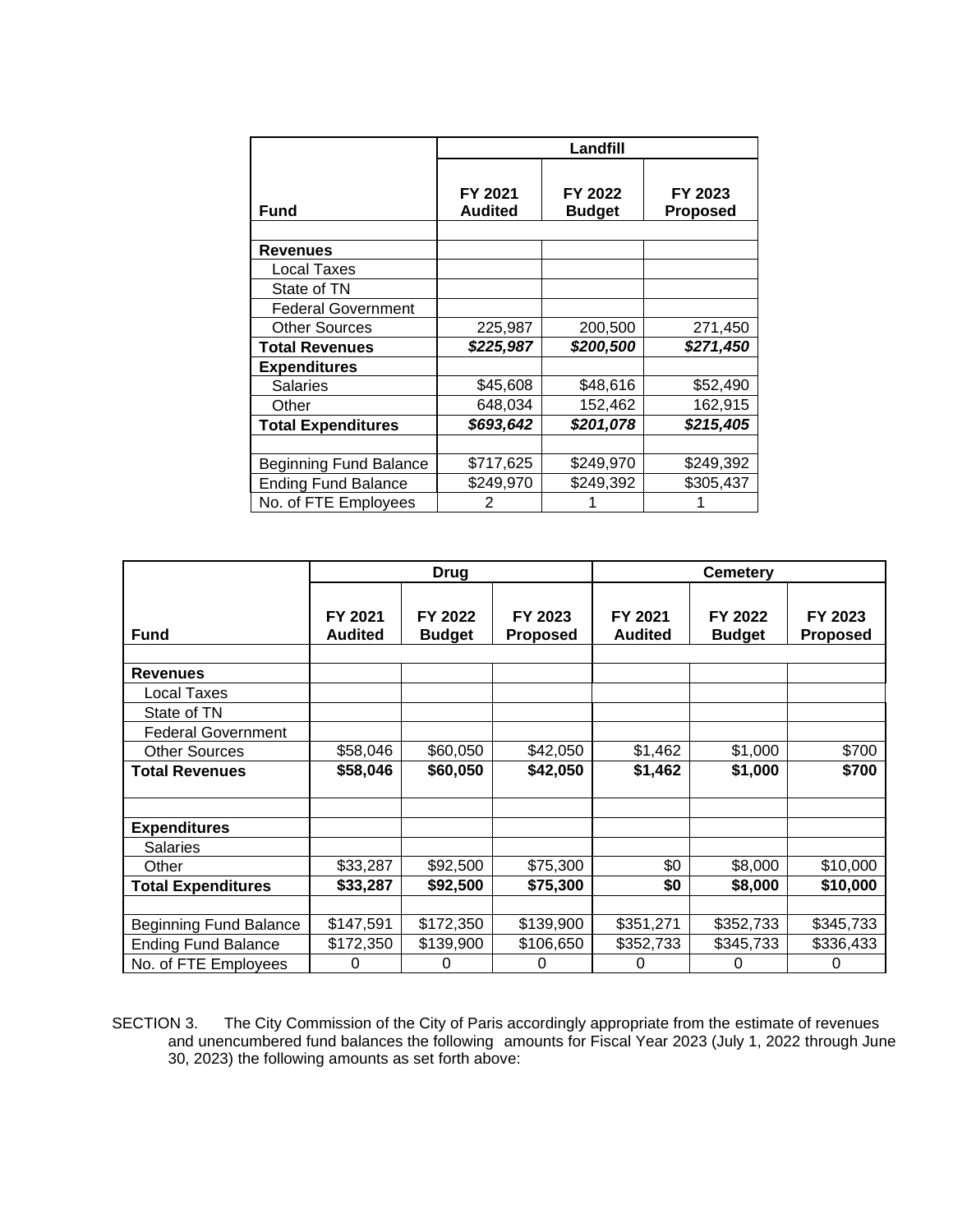| General Fund           | \$21.932.907 |
|------------------------|--------------|
| Sanitation             | 4,773,605    |
| Landfill               | 520.842      |
| Drug Fund              | 181.950      |
| <b>Cemetery Fund</b>   | 346.433      |
| <b>Total All Funds</b> | \$27,755,737 |

SECTION 4. The City Commission acknowledges the following indebtedness on behalf of the City:

#### **CITY OF PARIS SCHEDULE OF OUTSTANDING DEBT FISCAL YEAR 2023 DEBT SERVICE PAYMENT**

|                                | <b>Authorized</b> |                    |                     |                  |                 | <b>Total Debt</b> |
|--------------------------------|-------------------|--------------------|---------------------|------------------|-----------------|-------------------|
|                                | <b>Unissued</b>   | <b>Outstanding</b> | <b>Payment Fund</b> | <b>Principal</b> | <b>Interest</b> | <b>Service</b>    |
|                                |                   |                    |                     |                  |                 |                   |
| <b>LOAN AGREEMENTS</b>         |                   |                    |                     |                  |                 |                   |
| RDA Loan<br>2012               | $\pmb{0}$         | 22,17              | Economic            | 22,917           | $\pmb{0}$       | 22,917            |
| <b>TOTAL</b><br><b>LOANS</b>   | \$0               | \$22,917           |                     | \$22,917         | \$0             | \$22,917          |
|                                |                   |                    |                     |                  |                 |                   |
| <b>GO BONDS</b>                |                   |                    |                     |                  |                 |                   |
| <b>TML Bond</b><br>Series 2012 | \$0               | \$208,740          | General             | \$110,000        | \$8,320         | \$118,320         |
| <b>TML Bond</b><br>Series 2015 | $\pmb{0}$         | 695,000            | General             | 260,000          | 20,000          | \$280,000         |
| Energy<br>Cons Bond<br>2017    | $\pmb{0}$         | 2,085,000          | General             | 130,000          | 10,202          | \$140,202         |
| <b>TML Bond</b><br>Series 2020 | 0                 | 831,000            | General             | 91,000           | 15,946          | \$106,946         |
| <b>TOTAL</b><br><b>BONDS</b>   | \$0               | \$3,819,740        |                     | \$591,000        | \$54,468        | \$645,468         |
|                                |                   |                    |                     |                  |                 |                   |

SECTION 5. For Fiscal Year 2023, the following capital projects as proposed:

| <b>Project</b>                     | <b>Proposed Appropriation Amount</b> | <b>By Debt</b> |
|------------------------------------|--------------------------------------|----------------|
| <b>STBG for Signal Replacement</b> | \$31,500                             | \$0            |
| Rison St. Bridge Replacement       | \$167,500                            | \$0            |
| 2018 TA Grant for Sidewalks        | \$520,600                            | \$0            |
| 2020 Multimodal Access Grant       | \$46,000                             | \$0            |
| 2021 Multimodal Access Grant       | \$50,000                             | \$0            |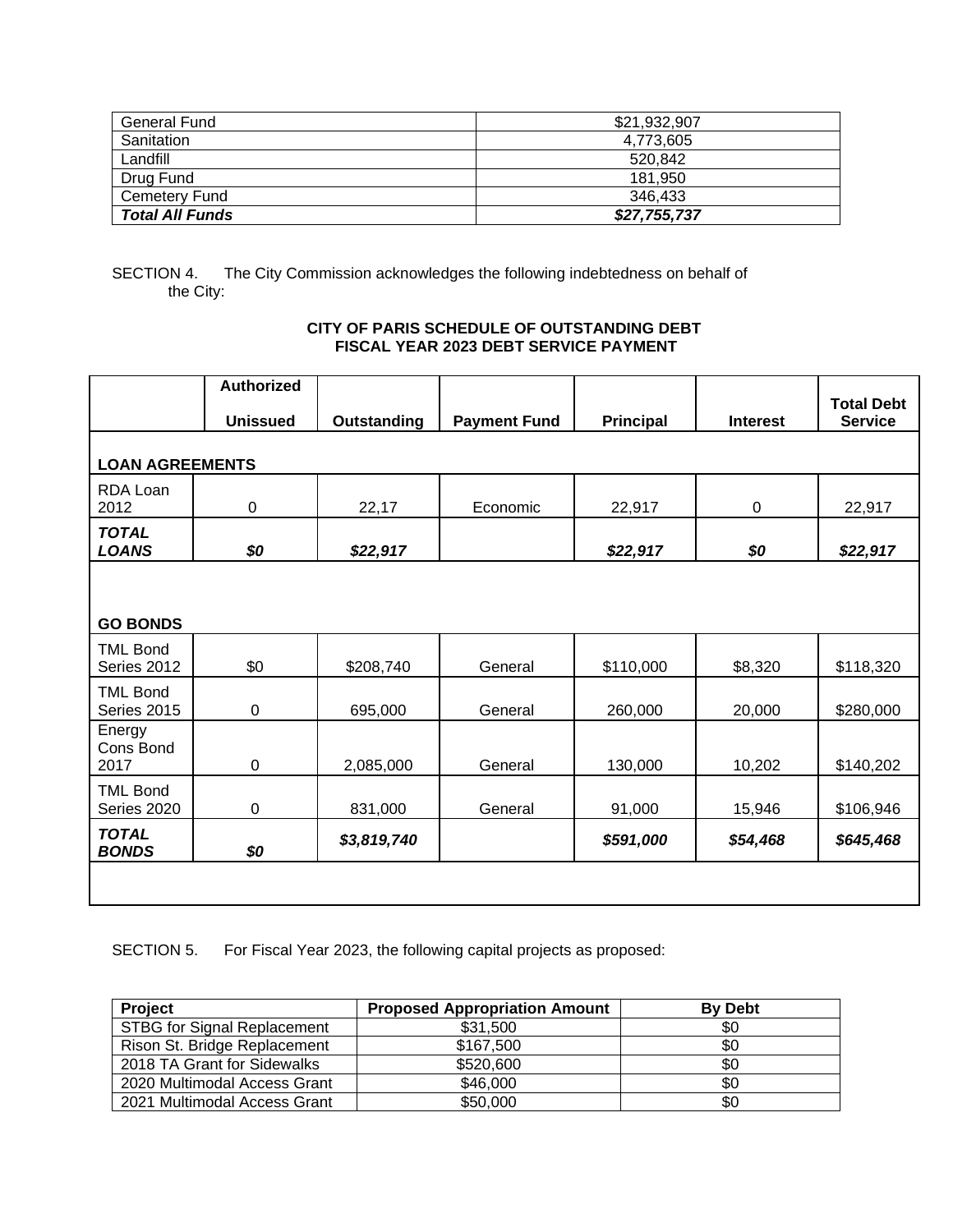- SECTION 6. A detailed financial plan will be attached to this budget and become part of this budget ordinance.
- SECTION 7. All encumbered balances of appropriations remaining at the end of the fiscal year shall lapse and revert to the respective fund balances.
- SECTION 8. This ordinance shall take effect July 1, 2022, the public welfare requiring it.

Mayor **Mayor Example 2018** The Mayor **Finance Director** 

### **NEW BUSINESS AGENDA ITEM NO. 8 Request to Acquire Undeveloped Alley off of Maple Street**

The following email was received from Ms. Julia Puckett of 201 Maple St. She is requesting acquisition of the below noted undeveloped ROW. As is customary, this request should be referred to the Planning Commission for their recommendation.

From: J28ulia puckett [<grannypuckett65@yahoo.com>](mailto:grannypuckett65@yahoo.com) Sent: Monday, May 23, 2022 1:47 PM To: Jennifer Morris [<jmorris@cityofparistn.gov>](mailto:jmorris@cityofparistn.gov) Subject: Strip of land on maple street

We are interested in acquiring the 20 foot strip of property adjacent to 201 Maple street at the intersection of Maple and Brown street. We own both sides of this strip and would like to join them. There is a split tree ready to fall possibly towards our house and another dead one plus a bunch of old trash and debris in the ditch. If we owned the property we would clean it up lowering any additional cost to the city. We appreciate your time and consideration on this matter. Thank you and God bless. Michael and Julia Puckett.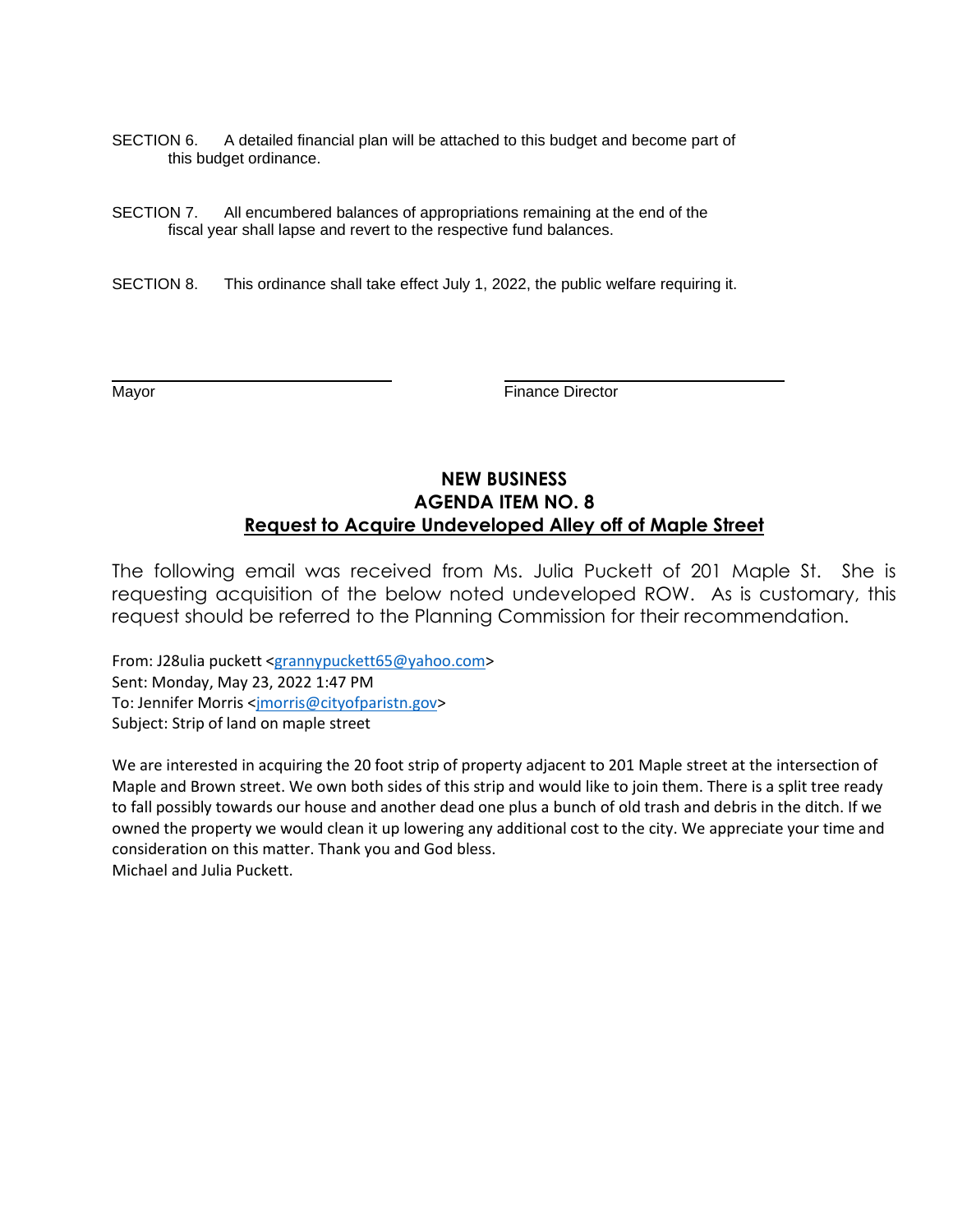Request to Acquire Undeveloped Right-of-Way at Maple and Brown Streets

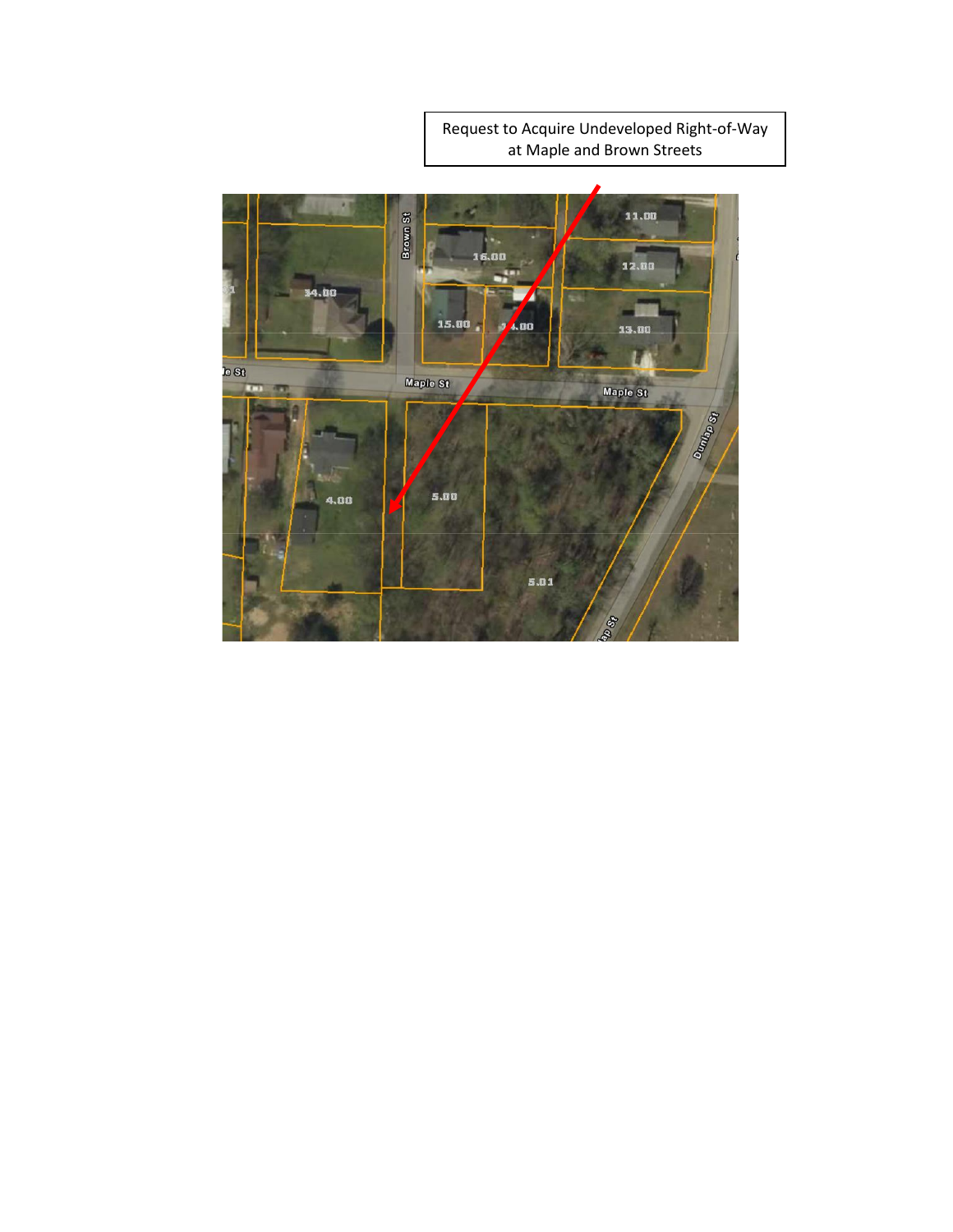### **NEW BUSINESS AGENDA ITEM NO. 9 Purchase of Land Adjacent to the P-HC Landfill**

The City Manager was contacted last week by a local real estate agent about a 2.2 acre undeveloped parcel of land on Jones Bend Road adjacent to the P-HC Landfill to see if the City would be interested in purchasing it. After discussions with the Landfill Superintendent and the County Mayor, the City Manager is requesting approval to enter into negotiations with the property owner to acquire this small piece of property.

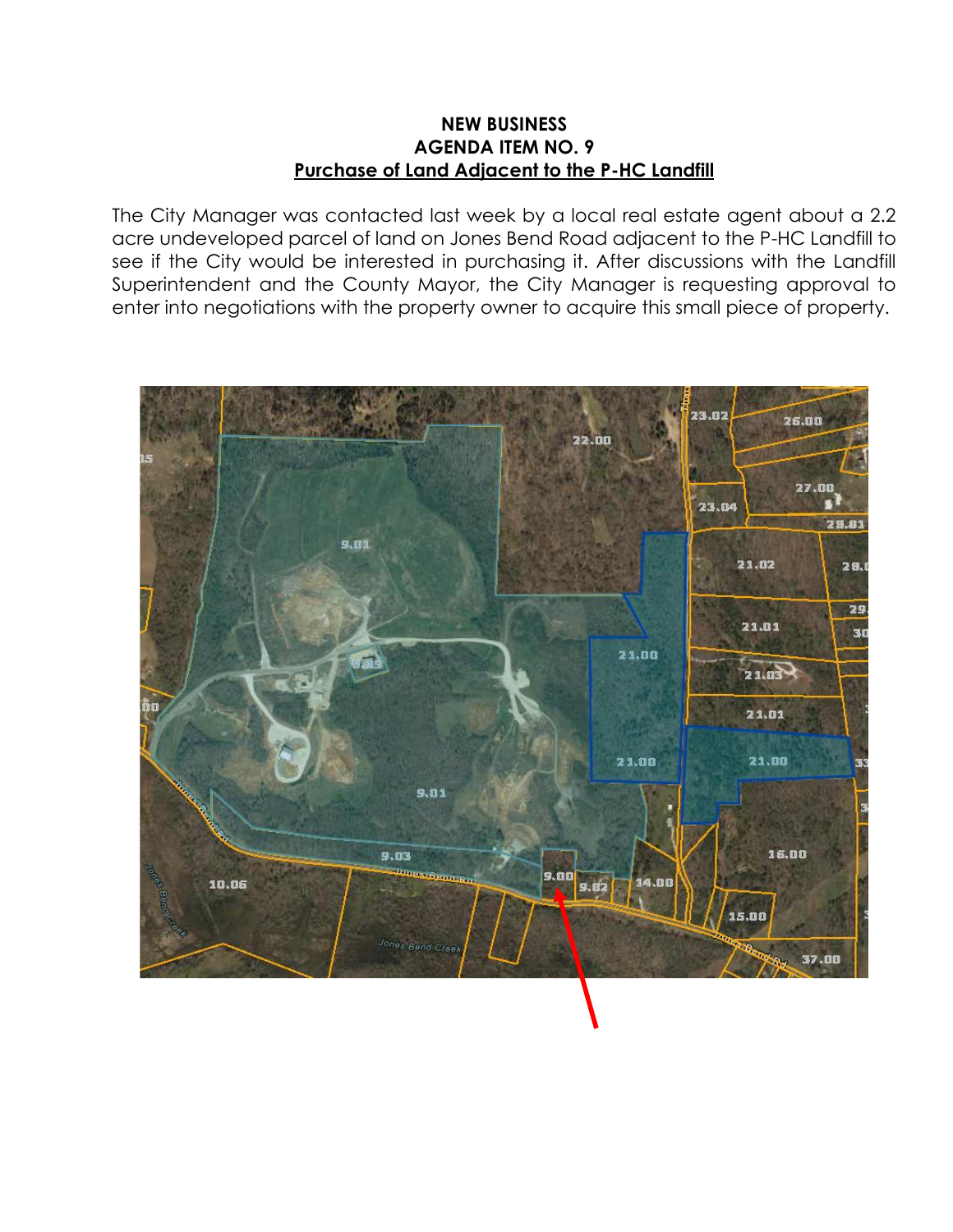## **NEW BUSINESS AGENDA ITEM NO. 10 Consideration of Reappointment of David Flowers to the Paris Utility Authority Board of Directors**

PUA President and General Manager Terry Wimberley sent the following message in regard to this request:

Paris Utility Authority Board member David Flowers' current term is set to expire on June 30, 2022. On May 24, *2022, the PUA reappointed Mr. Flowers to a new four-year term. The PUA Board is seeking the approval of Mr. Flowers' reappointment at the June 2 meeting of the City Commission. Mr. Flowers has served on the Board since 1991 and has served as Chairman since 2009.*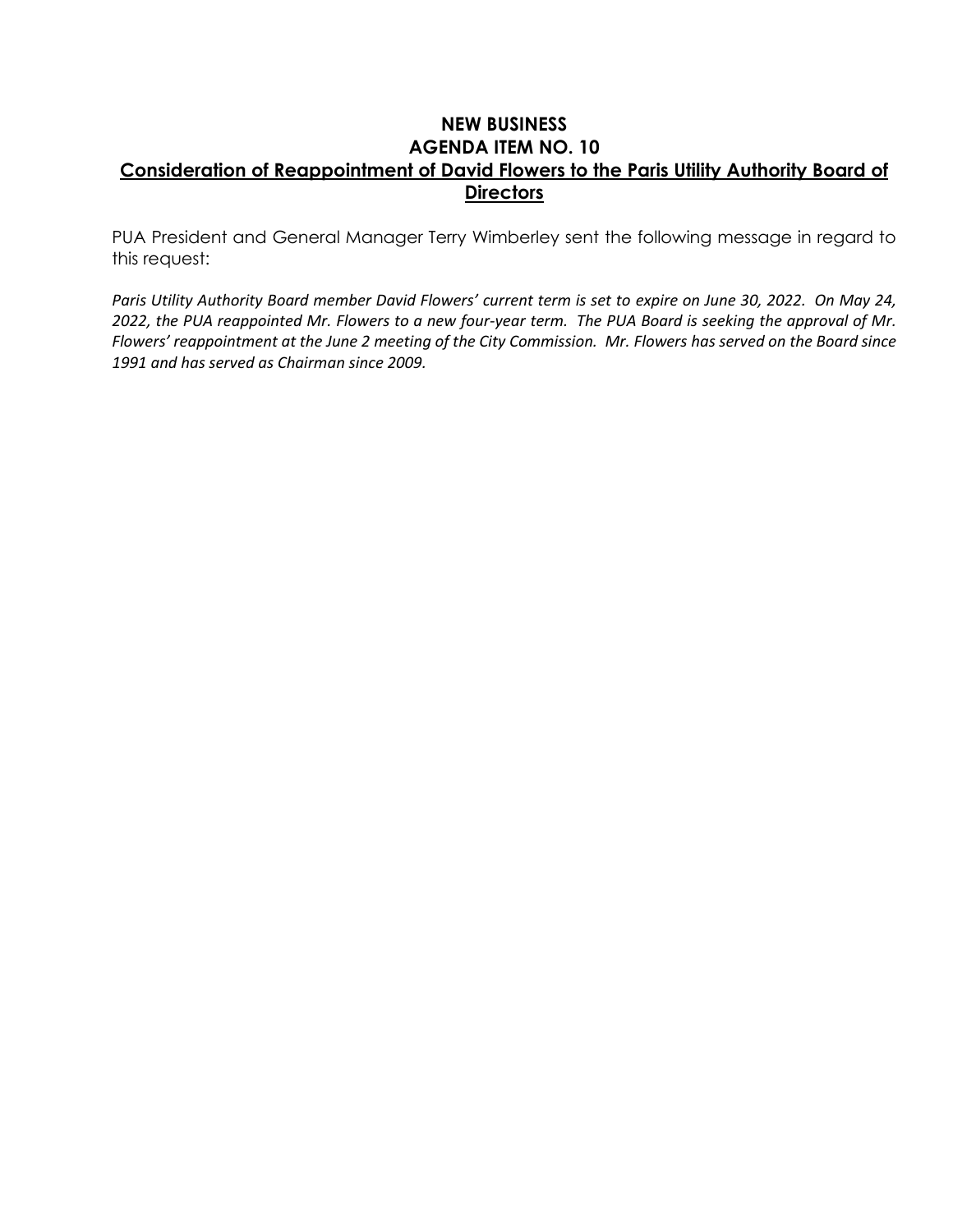# **STATUS OF VARIOUS PROJECTS June 2022**

|                                                                                         | PRIMARY STAFF              | <b>TARGET</b>                  |                                                                                                                                                                                                                                                                                                                                                                                                                                                                              |
|-----------------------------------------------------------------------------------------|----------------------------|--------------------------------|------------------------------------------------------------------------------------------------------------------------------------------------------------------------------------------------------------------------------------------------------------------------------------------------------------------------------------------------------------------------------------------------------------------------------------------------------------------------------|
|                                                                                         |                            | <b>COMPLETION</b><br>DATE(S)   |                                                                                                                                                                                                                                                                                                                                                                                                                                                                              |
| <b>HOME</b> Grant                                                                       | Morris/Foster              | 2024                           | Jim Pillow is still working through the inspections of<br>the first five houses, he thinks at least three of them<br>will be rebuilds.                                                                                                                                                                                                                                                                                                                                       |
| <b>Back Alley Paris</b>                                                                 | Foster/Morris/<br>Ray (DA) | June 2022                      | Dan Knowles has completed his mural celebrating the<br>first 100 years of Paris & HC titled 1822-1922<br>PEOPLE - PLACES - PROGRESS. The mural will<br>be hung when work is completed on the wall in the<br>west alley where the mural is to be installed.                                                                                                                                                                                                                   |
| TA Grant for Sidewalks along<br>Wilson & Patriot                                        | Foster/Morris              | Fall 2022                      | All curb and gutter and piping complete on Patriot.<br>Sidewalks 80% complete on Patriot. Contractor plans<br>to complete sidewalk, backfill and sod on Patriot and<br>then progress down Wilson. Progress meeting<br>scheduled for June 1 at 2:00 PM.                                                                                                                                                                                                                       |
| 2018 STBG Project for Signalization<br>& Safety Upgrades at 3 Intersections<br>Downtown | Foster/Morris              | Fall 2024                      | Preliminary plans completed and undergoing in-house<br>review. Comments from in-house review to be<br>addressed and preliminary plans to be submitted to<br>TDOT first week of June. Early utility coordination<br>continues, will be closed out May 27, 2022.                                                                                                                                                                                                               |
| Rison St Bridge Replacement                                                             | Foster/Morris              | Summer 2024                    | Some additional information was requested for the<br>Preliminary ROW plans, and it has been sent to TDOT.<br>Applications for the SWPPP & GARAP permits were<br>submitted 3-29-22. Additional information was<br>requested for the GARAP permit.                                                                                                                                                                                                                             |
| 2020 Multimodal Access Grant for 4<br><b>Downtown Intersections</b>                     | Foster/Morris              | Fall 2024                      | NEPA continues. SDC form submitted to TDOT. One<br>of the comments from TDOT was to complete an<br>Environmental Justice Analysis. This has been<br>completed by TLM and submitted. Comments<br>received from TDOT have been addressed and<br>returned. Waiting on TDOT approval. TLM and signal<br>designer working on adjustments of pole and pedestal<br>placement. TLM to revise budget once signal<br>adjustments are complete. Work on preliminary plans<br>continues. |
| 2021 Multimodal Access Grant for<br>Tyson/M.W. Intersection Upgrades<br>& Sidewalk      | Foster/Morris              | Fall 2025                      | The contract has been fully executed, we are now in<br>the process of advertising for and selecting a<br>consultant engineer.                                                                                                                                                                                                                                                                                                                                                |
| 2021 TA Grant for Sidewalk Project<br>along Fairgrounds & Royal Oak                     | Foster                     | Winter of 2025 (if<br>awarded) | We submitted our application. Award announcements<br>are expected in the summer.                                                                                                                                                                                                                                                                                                                                                                                             |